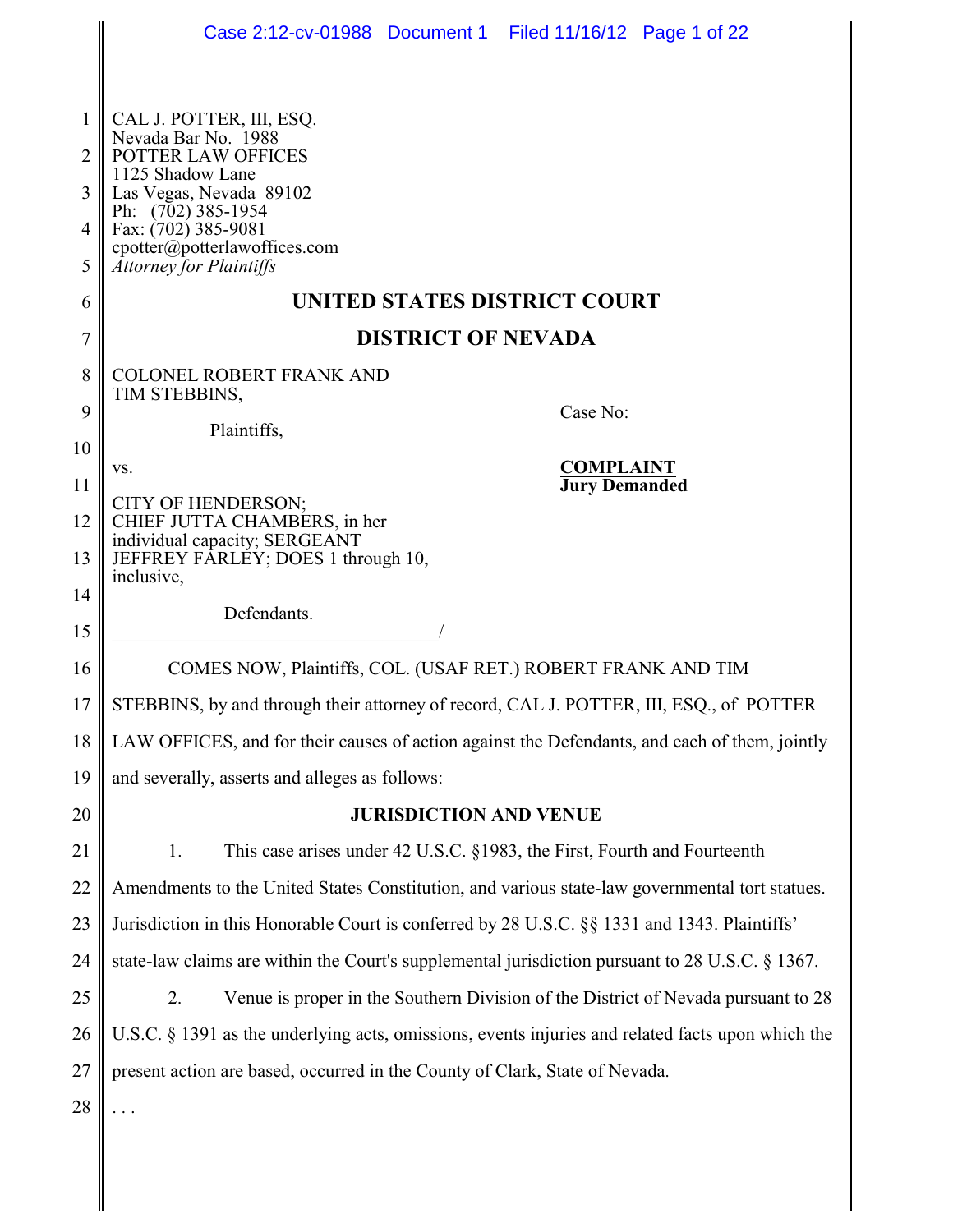## **PARTIES**

2 3 4 3. Plaintiffs COL. (RET.) ROBERT FRANK and TIM STEBBINS are adults qualified to bring suit on their own behalf and are citizens of the United States and residents of the State of Nevada.

5 6 7 8 9 10 4. Defendants, City of Henderson,("Henderson") is a governmental entity organized and existing under the laws of the State of Nevada. In this case, Henderson acted through agents, employees, and servants, including their policymakers and through Defendant Chief Jutta Chambers (herein "Chief Chambers"), the Chief of the Henderson Police Department and her individual capacity only. Defendant Sergeant Jeffrey Farley ("Sgt. Farley") was employed as a police officer with the City of Henderson. He is sued in his individual capacity.

11 12 13 14 15 16 17 5. At all times, Defendant City of Henderson, possessed the power and authority to adopt policies and prescribe rules, regulations, and practices affecting all facets of the training, supervision, control, employment, assignment and removal of individual members of the Henderson Police Department (herein "HPD"), including those individuals charges with serving as investigators for the Detective Bureau of the Henderson Police Department and to assure that they seek warrants for arrests based upon affidavits that contain truthful and factually correct statements with the laws and constitutions of the United States and of the State of Nevada.

18 19 6. At all times mentioned herein Defendants Chief Chambers and Sgt. Farley and Does 1-10, were residents within the County of Clark, State of Nevada.

20 21 22 23 24 25 26 7. Plaintiffs are informed and believe, and thereupon allege, that at all times mentioned herein Defendants Chambers and Farley, and Does 1-10, were employees, agents and/or servants of the City of Henderson, and acted within the course and scope of said employment, agency and/or service, and possessed the power and authority and were charged by law with the responsibility to enact policies and to prescribe rules and practices concerning the operation of the Henderson Police Department, and concerning the means by which the investigation of the citizen complaints are reviewed and investigated.

27 . . .

1

28 . . .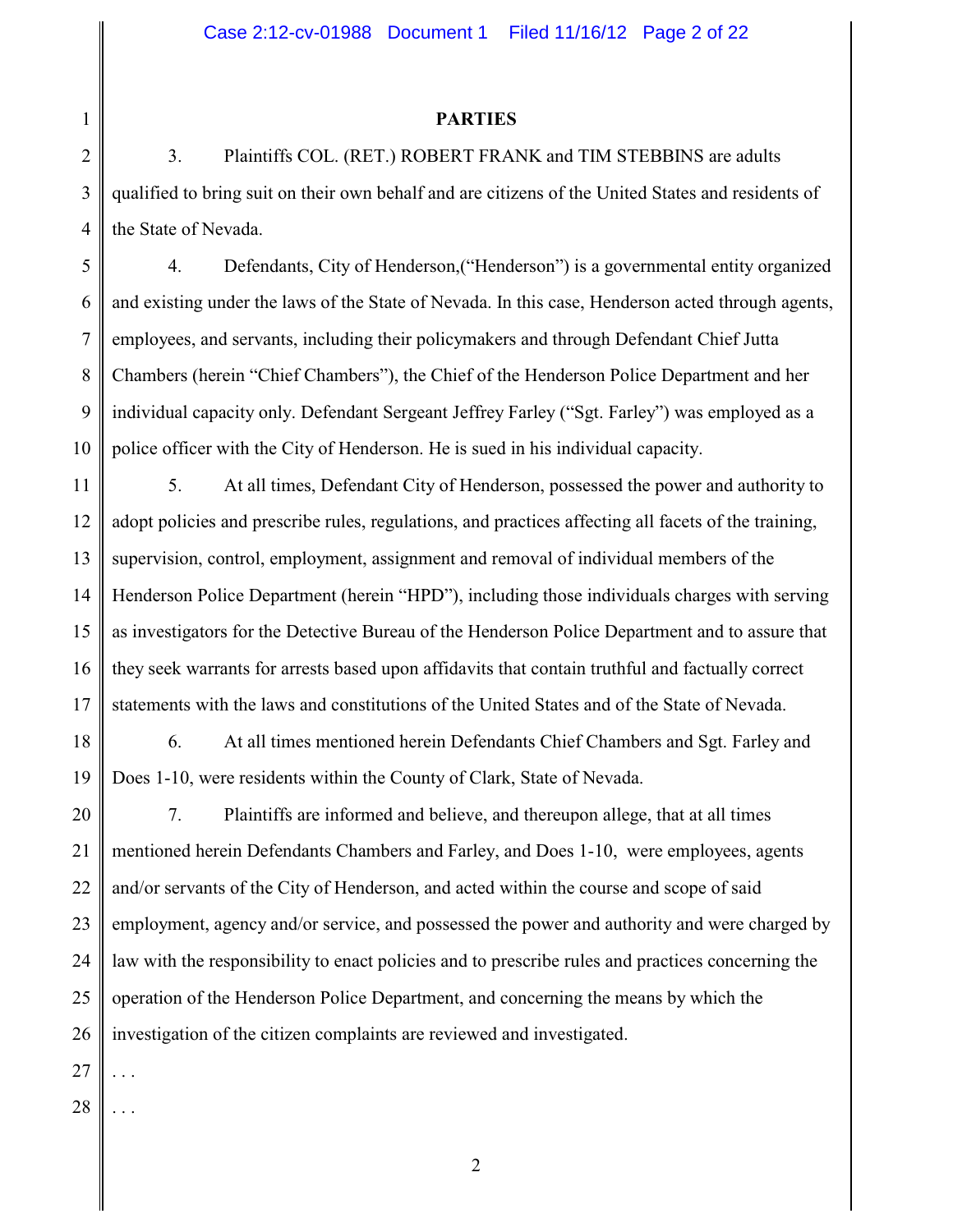### Case 2:12-cv-01988 Document 1 Filed 11/16/12 Page 3 of 22

1 2 3 4 5 6 7 8 8. Plaintiffs are ignorant of the true names and capacities of defendants sued herein as Does 1-10, and therefore sues theses defendants by such fictitious names. Plaintiffs are informed, believes and alleges, that each of the fictitiously named defendants, is legally responsible, intentionally, negligently, or in some other actionable manner, for the events and happenings hereinafter referred to, and thereby legally caused the injuries, damages, and violations and/or deprivation of rights hereinafter alleged. Plaintiffs will seek leave of Court to amend this Complaint and state the true names and/or capacities of said fictitiously names defendants when the sane have been ascertained.

9 10 11 12 13 14 15 9. The reason why Plaintiffs are ignorant of the true names and capacities of Defendants sued herein as Does, is that same have been unascertainable as if the date if filing of this complaint, as many of these Does may be Henderson Police Officers, captains, lieutenants, commanders, deputy chiefs, and/or civilian employee agents, policy makers and representatives of the HPD, or employees, agents and representatives of Defendant City of Henderson and others, and as such many if their records are protected by state statue and can only be ascertained through the discovery process.

16 17 18 19 10. The individual defendants were at all times mentioned herein duly appointed, qualified and acting officers of the HPD, acting within the course and scope of such employment with the City and under color of law, to wit, under color if the statues, ordinances, regulations, policies, customs and usages of the State of Nevada.

20

21

**A. INTRODUCTION**

## **FACTS**

22 23 11. The Plaintiffs were whistleblowers on their homeowners association's failure to refund surplus money to individual homeowners.

#### 24 **GENERAL ALLEGATIONS REGARDING POLICY AND PRACTICE**

25 26 27 28 12. Defendants City of Henderson, and its HPD, acted with deliberate indifference, gross negligence, and reckless disregard to the safety, security, and constitutional and statutory rights of Plaintiffs and all persons similarity situated, maintained, enforced, tolerated, permitted, acquiesced in, and applied policies or practices of, among other things.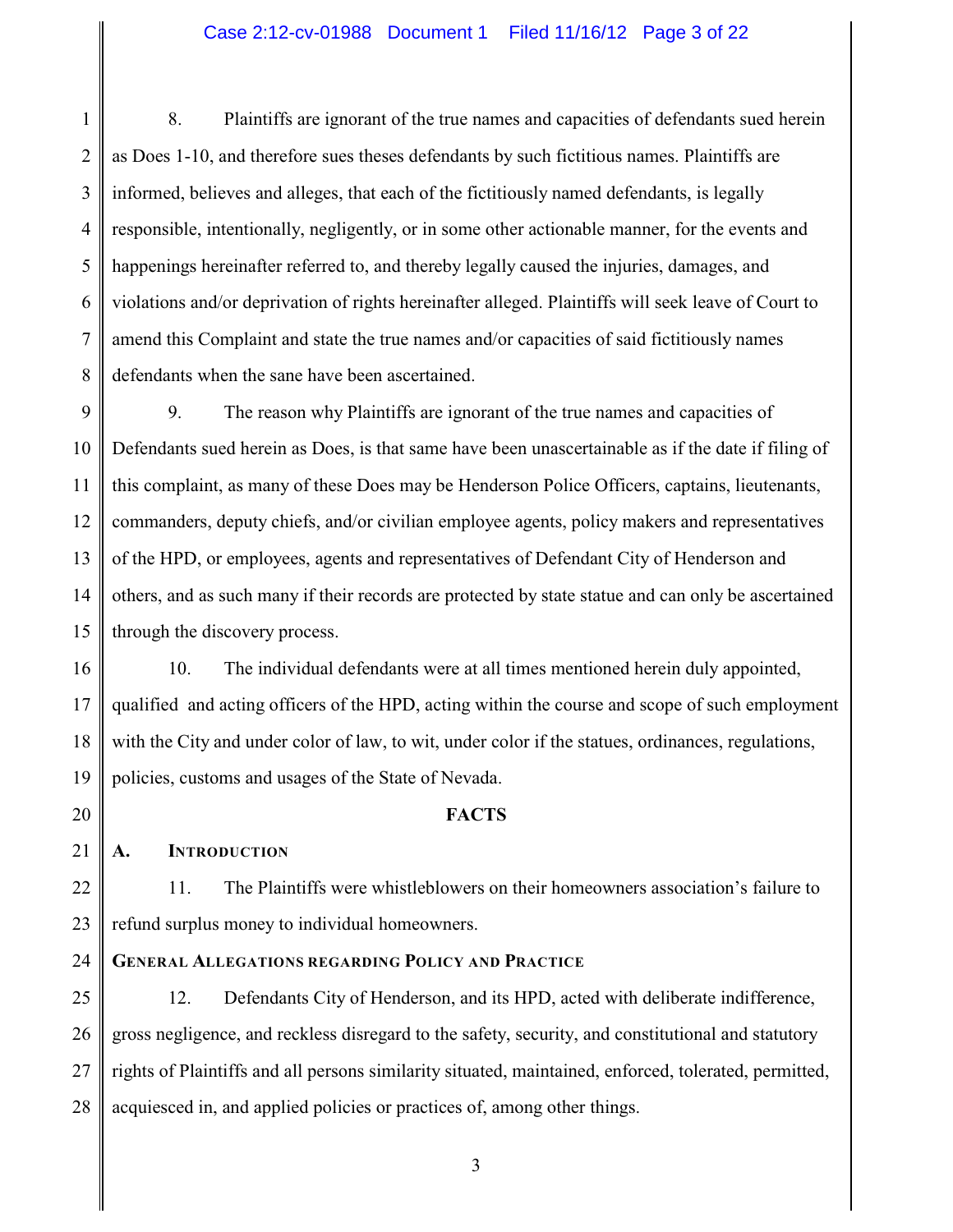| $\mathbf{1}$   | Filing factually inaccurate and/or factually incorrect affidavits for arrest<br>a.                    |  |  |
|----------------|-------------------------------------------------------------------------------------------------------|--|--|
| $\overline{c}$ | warrants that violates the holding of Franks v. Delaware and its progeny;                             |  |  |
| 3              | Failing to adequately train, supervise, and control deputies, civilian<br>$b$ .                       |  |  |
| $\overline{4}$ | employees or volunteers in the arts of law enforcement;                                               |  |  |
| 5              | Failing to adequately discipline deputies or civilian employees in the belief<br>c.                   |  |  |
| 6              | that they can violate the rights of persons such as the Plaintiffs in this                            |  |  |
| 7              | action with impunity, and that such conduct will not adversely benefits;                              |  |  |
| 8              | d.<br>Condoning and encouraging Officers and civilian employees in the belief                         |  |  |
| 9              | that they can violate the rights of persons such as the Plaintiffs in this                            |  |  |
| 10             | action with impunity, and that such conduct will not adversely affect their                           |  |  |
| 11             | opportunities for promotion and other employment benefits.                                            |  |  |
| 12             | 13.<br>Plaintiffs are informed and believe, and on the basis of such information and                  |  |  |
| 13             | belief alleges, that defendants City of Henderson, Chief Chambers, and Does 1-10, ordered,            |  |  |
| 14             | authorized, acquiesced in, tolerate, or permitted other defendants herein to engage in the            |  |  |
| 15             | unlawful and unconstitutional violations based either on a deliberate plan by defendants or on        |  |  |
| 16             | defendant's deliberate indifference, gross negligence, or reckless disregard ti the safety, security, |  |  |
| 17             | and constitutional and statutory rights of the Plaintiffs FRANK and STEBBINS.                         |  |  |
| 18             | <b>B.</b><br>THE AFFIDAVIT FOR WARRANT                                                                |  |  |
| 19             | Plaintiffs FRANK and STEBBINS were arrested subsequent to the issuance of a<br>14.                    |  |  |
| 20             | warrant which relied upon an affidavit comprised of false statements which were made                  |  |  |
| 21             | knowingly and intentionally, or with a reckless disregard for the truth by Sgt. Farley.               |  |  |
| 22             | <b>Affidavit as to Tim Stebbins</b><br>I.                                                             |  |  |
| 23             | 15.<br>The Affidavit specifically names Plaintiff, TIM STEBBINS, as the subject of the                |  |  |
| 24             | accusations.                                                                                          |  |  |
| 25             | The Affidavit accuses Plaintiff, STEBBINS of making knowingly false<br>16.                            |  |  |
| 26             | statements to the police. However, the Plaintiff did not make any false statements to the police,     |  |  |
| 27             | and certainly no false statements the Plaintiff STEBBINS knew to be false.                            |  |  |
| 28             |                                                                                                       |  |  |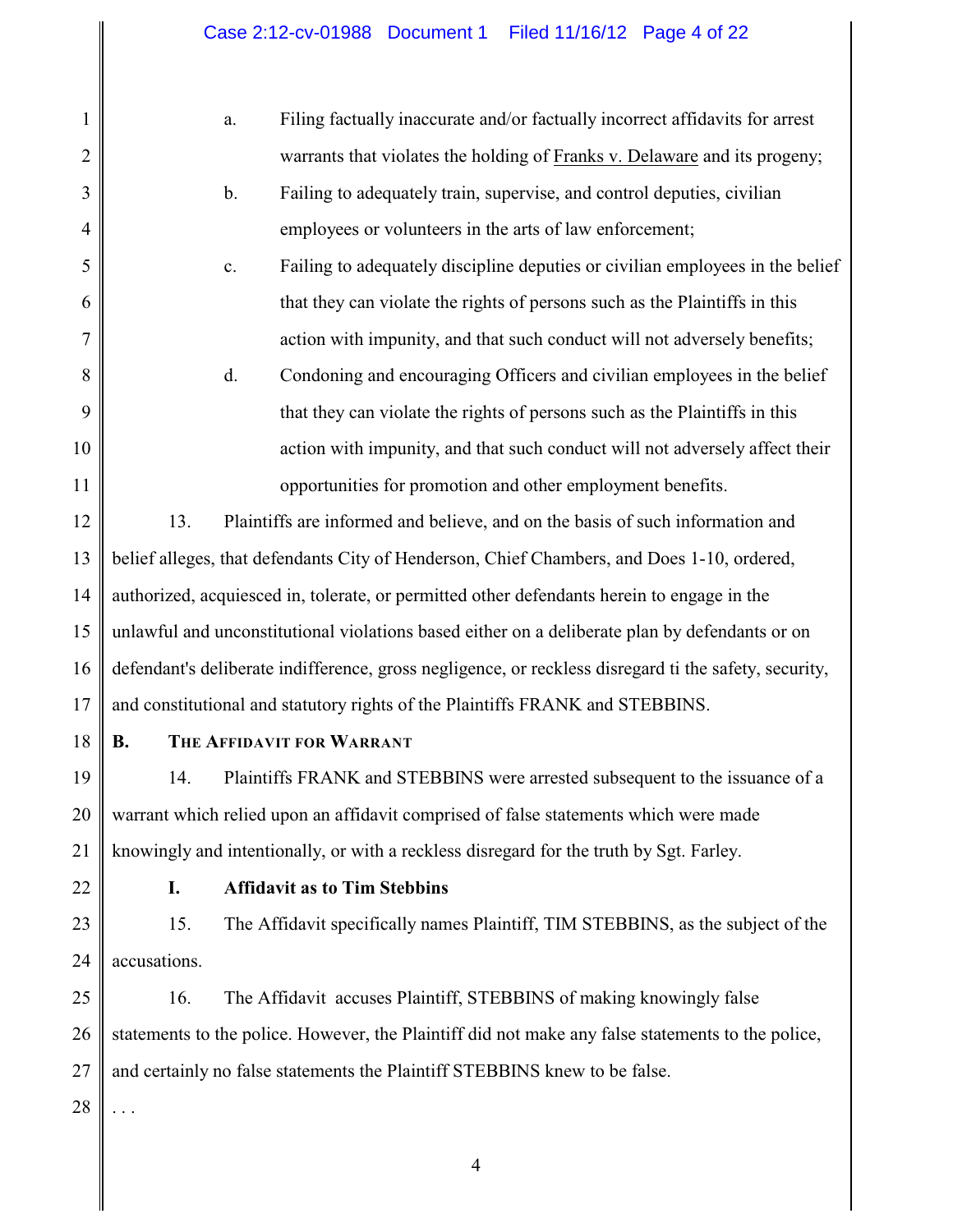1 2 3 4 5 17. In the Affidavit, Sgt. Farley lists several false and misleading statements in an attempt to justify why Plaintiff should be arrested. Sgt. Farley's false statements were made knowingly and intentionally, or with a reckless disregard for the truth. Additionally, Sgt. Farley includes several irrelevant statements, in an attempt to cloud the issues. The said statements by Sgt. Farley are willful, malicious and intentional.

18. Specifically, Sgt. Farley's Affidavit was false in the following ways:

6

7

8

9

10

15

16

17

18

19

20

21

22

23

24

25

26

27

28

- a. The lower portion of page 1 and top portion of page 2 only refer to statements by Robert Frank - no statements that Plaintiff Tim Stebbins made. Thus the Affidavit cannot be used to justify the arrest of TIM STEBBINS.
- 11 12 13 14 b. Sgt. Farley's reference to a "tax memorandum" from Mr. Gary Porter. accuses Robert Frank of certain things. There are no charges against Plaintiff TIM STEBBINS, thus there cannot be any probable cause that can be used to justify a warrant for TIM STEBBINS' arrest.
	- c. Sgt. Farley failed to provide evidence that TIM STEBBINS made a knowingly false statement.
	- d. At the bottom of page 2 Sgt. Farley stated the document in question "could not be considered a forgery" if the excess assessments were returned as promised. Despite the fact that Plaintiffs' provided Sgt. Farley with documentation showing the surplus assessments were not returned, none of the documents provided to Sgt. Frank by the Plaintiffs were false.
	- e. In the first full paragraph on page 3 Sgt. Farley states at that meeting he determined the excess for the year 2007 was \$665,856 from 2006 and 2007 tax returns. He goes on to state "It was explained that the 2007 excess would have been spent in 2008 to cover part of the costs related to the opening of a new facility".
	- I. Sgt. Farley knew or should have known there was no documentation to support the claim of any intention to spend the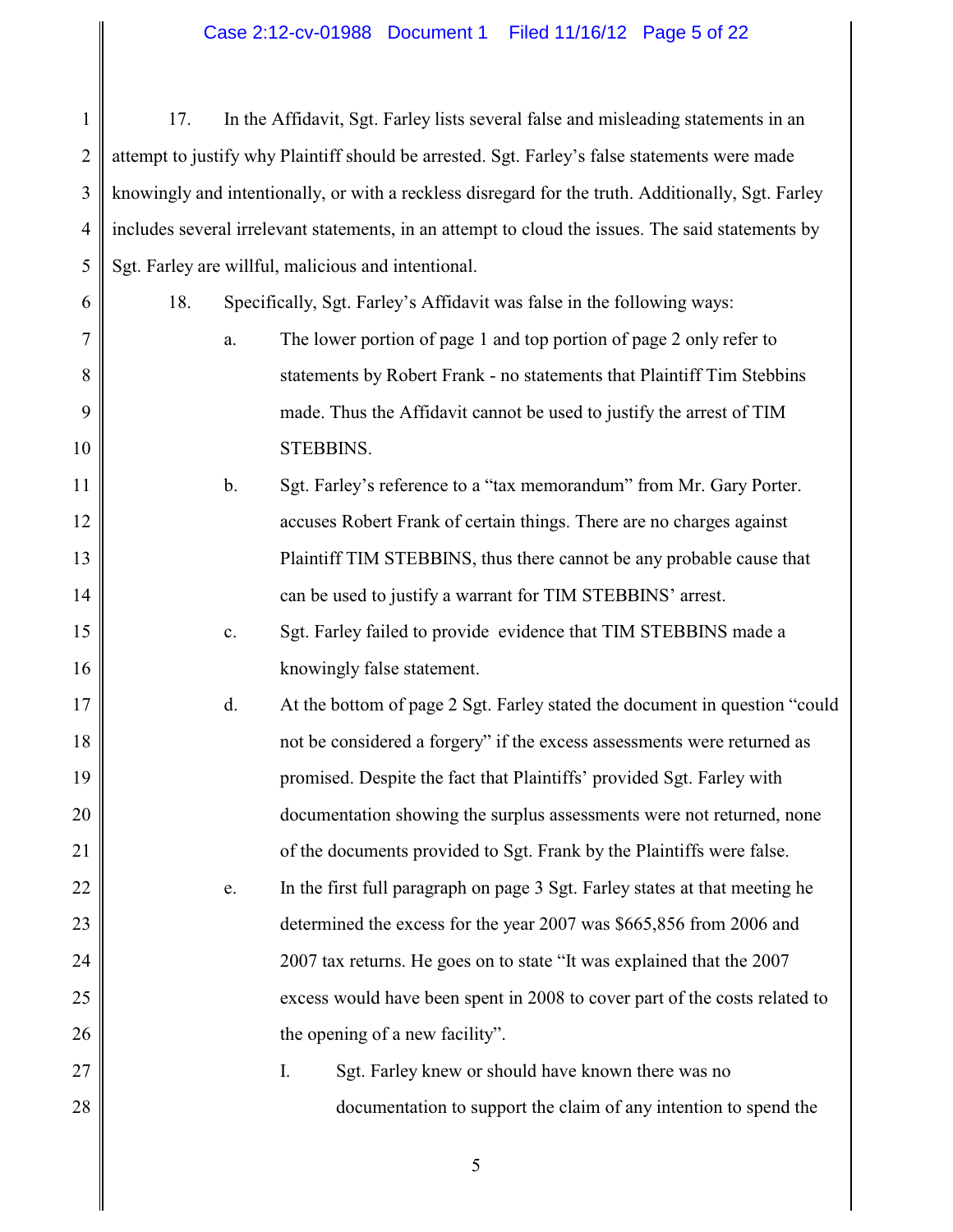money as claimed.

| 1              |    |      | money as claimed.                                                          |
|----------------|----|------|----------------------------------------------------------------------------|
| $\overline{2}$ |    | ii.  | Sgt. Farley had 2008 Tax Planning Guidelines approved by the               |
| 3              |    |      | board that do not show any intention to apply the 2007 surplus in          |
| $\overline{4}$ |    |      | 2008 in any way.                                                           |
| 5              |    | iii. | Sgt. Farley had the 2008 Budget Presentation presented to and              |
| 6              |    |      | ratified by homeowners that does not show any intention to apply           |
| 7              |    |      | the 2007 surplus in 2008 in any way.                                       |
| 8              |    | iv.  | Sgt. Farley had the 2008 Consolidated budget that does not show            |
| 9              |    |      | any intention to apply the 2007 surplus in 2008 in any way.                |
| 10             |    | V.   | Sgt. Farley should have challenged the legitimacy of this claim.           |
| 11             |    | vi.  | There was no basis for probable cause to arrest TIM STEBBINS as            |
| 12             |    |      | a result of Sgt. Farley's false Affidavit.                                 |
| 13             | f. |      | Also on page 3 Sgt. Farley stated: "by using the excess to cover expenses, |
| 14             |    |      | it is applied to the 2008 assessments by not requiring an assessment       |
| 15             |    |      | increase to cover expenses".                                               |
|                |    |      |                                                                            |
| 16             |    | I.   | Sgt. Farley knew or should have known this was not true.                   |
| 17             |    | ii.  | Sgt. Farley had the 2008 Budget Presentation presented to and              |
| 18             |    |      | ratified by homeowners. Those documents clearly show a major               |
| 19             |    |      | increase in assessments for 2008 and that at least part of the             |
| 20             |    |      | increased assessment was intended to cover "the costs related to           |
| 21             |    |      | the opening of a new facility".                                            |
| 22             |    | iii. | Sgt. Farley should have challenged the legitimacy of this claim.           |
| 23             |    | iv.  | There was no basis for probable cause to arrest TIM STEBBINS as            |
| 24             |    |      | a result of Sgt. Farley's false Affidavit.                                 |
| 25             | g. |      | Further on page 3 Sgt. Farley stated "since the new facility would not be  |
| 26             |    |      | realized the board decided to reduce the assessments of all members by     |
| 27             |    |      | \$100 in the final quarter of 2008 and that resulted in an approximate     |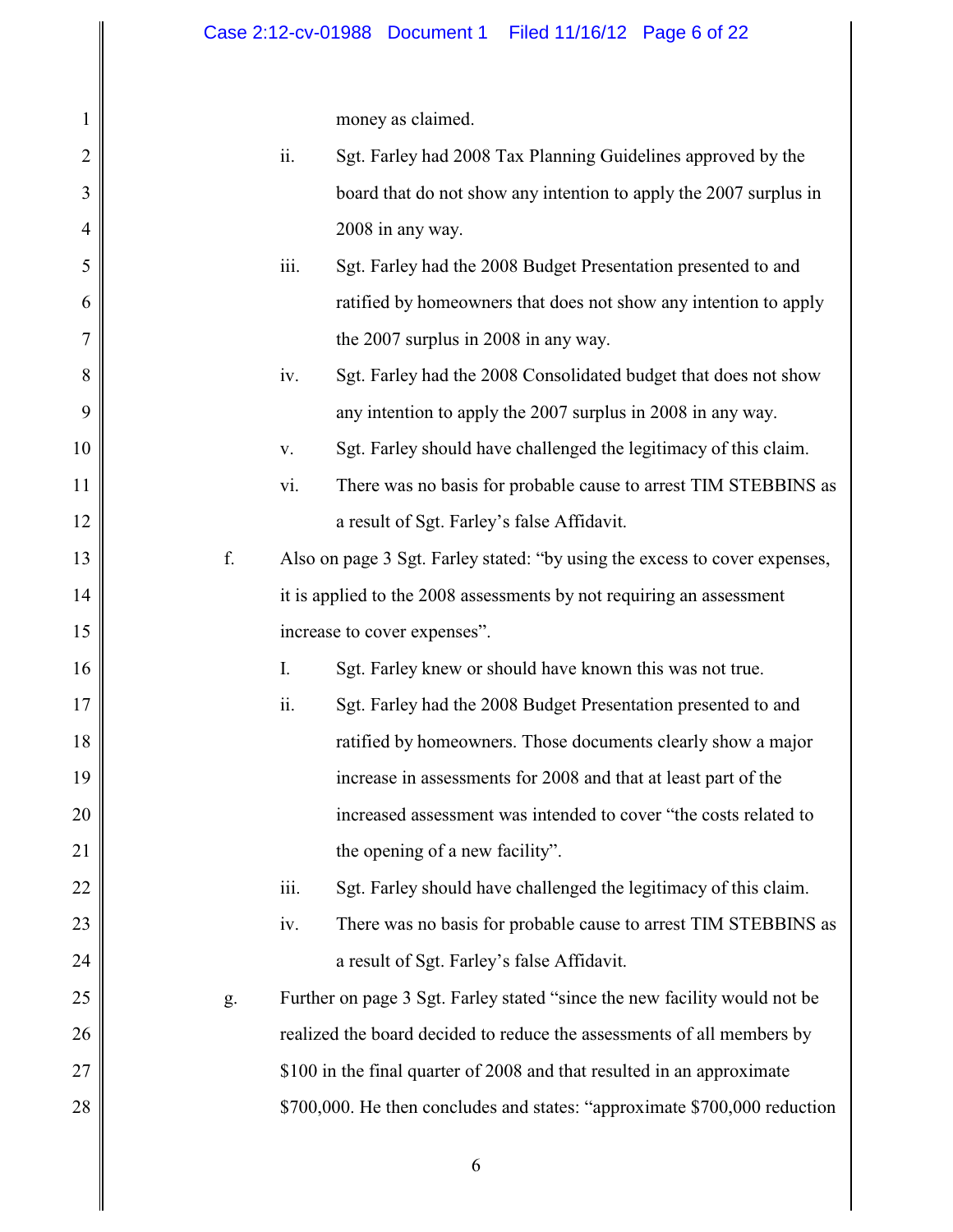## Case 2:12-cv-01988 Document 1 Filed 11/16/12 Page 7 of 22

1

2

3

4

5

6

7

8

9

10

11

12

13

14

15

16

17

18

19

20

21

22

23

24

25

26

27

28

in assessments clearly offsetting the \$665,856 excess collected in 2007".

- I. Sgt. Farley knew or should have known this was not true.
- ii. Sgt. Farley knew or should have known his conclusion had no merit.
- iii. Sgt. Farley had Budget documents and meeting minutes that clearly show the approximate \$700,000 did not come from application of the 2007 excess.
	- iv. Sgt. Farley provided no documentation showing any application of the 2007 excess in 2008 in any way.
- v. In fact Sgt. Farley had "requested a copy of the 2008 Budget which reflects the application of the excess monies to members assessments". The 2008 budget supplied to Sgt. Farley does not show any application of the 2007 excess in 2008 in any way.
- h. Continuing on page 3, in the fourth full paragraph, Sgt. Farley claims he was provided "further documentation showing Tim Stebbins' suggestion the document in question was a forgery was without merit in the form of an "independent audit conducted for the Sun City Anthem Association, Inc.".
- I. Sgt. Farley knew or should have known this document provides no information concerning the application of any of the 2007 excess in 2008 in any way.
	- ii. Sgt. Farley provided no documentation from that audit showing or demonstrating any application of the 2007 surplus in 2008.
	- iii. If Sgt. Farley was incapable of understanding what this document says and does not say he should not have asserted it had anything to do with the truthfulness of any of TIM STEBBINS' statements. iv. Without any such evidence, there was no basis for probable cause
		- to arrest TIM STEBBINS.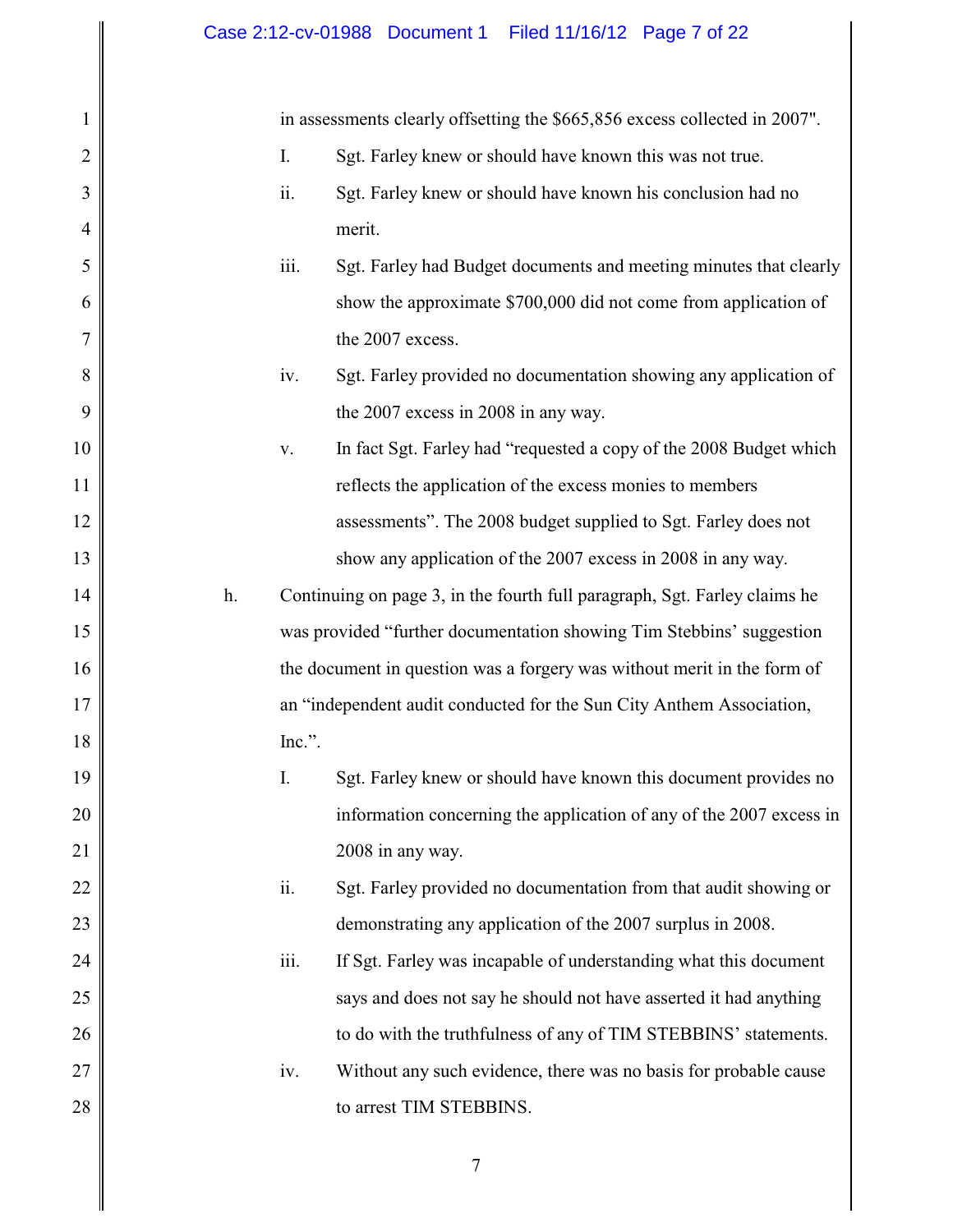I. In the fifth and sixth full paragraphs on page 3, continuing in the first full paragraph on page 4 Sgt. Farley makes statements related only to Mr. Robert Frank and have nothing to do with TIM STEBBINS or anything TIM STEBBINS did or was alleged to have done.

5 6 7 8 9 10 11 j. In the second full paragraph on page 4 Sgt. Farley refers to a posting on a web site. The matter in question was a political statement. Sgt. Farley states: "It could be construed that this criminal report and subsequent investigation are being used to injure the reputation of standing board members". That statement is ridiculous and it provides no evidence that TIM STEBBINS provided any false or knowingly false information to the police department, nor that TIM STEBBINS committed any crime.

12 13 14 15 19. Sgt. Farley's Affidavit failed to demonstrate that the Plaintiffs provided any false information and certainly not any information Plaintiffs' knew to be false. Sgt. Farley used false and misleading statements and misdirection, to fabricate a false Affidavit For Warrant in a malicious manner to have TIM STEBBINS unjustly arrested.

16 17 20. Sgt. Farley's Affidavit failed to provide probable cause for the arrest of TIM STEBBINS.

18

1

2

3

4

## **II. Affidavit as to Robert Frank**

19 20 21. The Affidavit specifically names Plaintiff, ROBERT FRANK, as the subject of the accusations.

21 22 23 22. The Affidavit accuses Plaintiff, FRANK of making knowingly false statements to the police. However, the Plaintiff did not make any false statements to the police, and certainly no false statements the Plaintiff FRANK knew to be false.

24 25 26 27 28 23. In the Affidavit, Sgt. Farley lists several alleged false and misleading statements in an attempt to justify why Plaintiff should be arrested. Sgt. Farley's false statements were made knowingly and intentionally, or with a reckless disregard for the truth. Additionally, Sgt. Farley includes several irrelevant statements, in an attempt to cloud the issues. The said statements by Sgt. Farley are willful, malicious and intentional.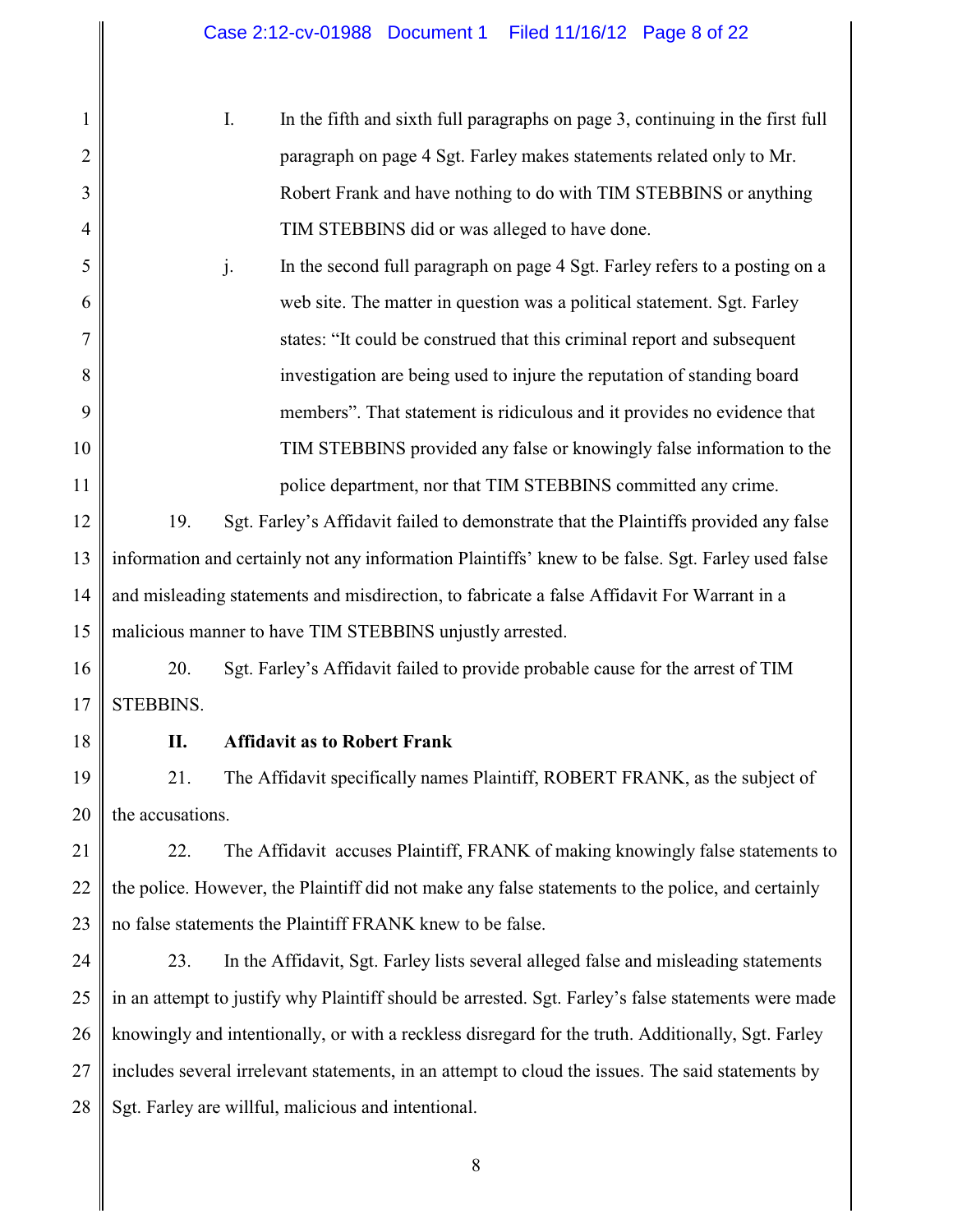# Case 2:12-cv-01988 Document 1 Filed 11/16/12 Page 9 of 22

| $\mathbf{1}$   | 24. |       | Specifically, Sgt. Farley's Statements were false in the following ways:  |
|----------------|-----|-------|---------------------------------------------------------------------------|
| $\overline{2}$ |     | a.    | Sgt. Farley knew, or should have known, that Board President Berman and   |
| 3              |     |       | Board Secretary Cooper did not apply the credit/surplus funds to the      |
| $\overline{4}$ |     |       | following year's member assessments.                                      |
| 5              |     | $b$ . | Sgt. Farley knew, or should have known, that the Board did not have       |
| 6              |     |       | unilateral right to refuse to return the declared millions of dollars of  |
| 7              |     |       | surpluses to the homeowner members after the board approved the           |
| 8              |     |       | resolution to comply with IRS Revenue Ruling 70-604.                      |
| 9              |     | c.    | Sgt. Farley knew, or should have known, that the \$3.7 million surplus at |
| 10             |     |       | the end of tax year 2007 was never returned or credited to the homeowners |
| 11             |     |       | as stated by the Board resolution and income tax return.                  |
| 12             |     | d.    | Sgt. Farley knew, or should have known, that The Board did not have the   |
| 13             |     |       | right to spend all of the accumulated surpluses in any way that the Board |
| 14             |     |       | wished in the following years, but needed homeowners approval.            |
| 15             |     | e.    | Sgt. Farley knew, or should have known, that the Board did not have the   |
| 16             |     |       | right to accumulate such surpluses over a period of years without paying  |
| 17             |     |       | taxes or complying with IRS 70-604.                                       |
| 18             |     | f.    | Sgt. Farley knew, or should have known, that ROBERT FRANK at no           |
| 19             |     |       | time filed a false report, nor committed any crime whatsoever.            |
| 20             |     | g.    | Sgt. Farley failed to offer any support for his erroneous conclusion that |
| 21             |     |       | ROBERT FRANK "knew the report to be false."                               |
| 22             |     | h.    | Sgt. Farley made a false statement when he claimed that "Mr. Frank and    |
| 23             |     |       | Mr. Stebbins indicate that since there was no meeting of owners, the      |
| 24             |     |       | resolution is a forgery, falsely claiming to represent the desires,       |
| 25             |     |       | sentiments, choices, and opinion of the homeowners." In actuality, the    |
| 26             |     |       | Plaintiffs' assertion has never been proven to be incorrect or false. The |
| 27             |     |       | Board demonstrated that the subject resolution was false by failing to    |
| 28             |     |       | return the surplus funds in the subsequent tax year, and by disclosing it |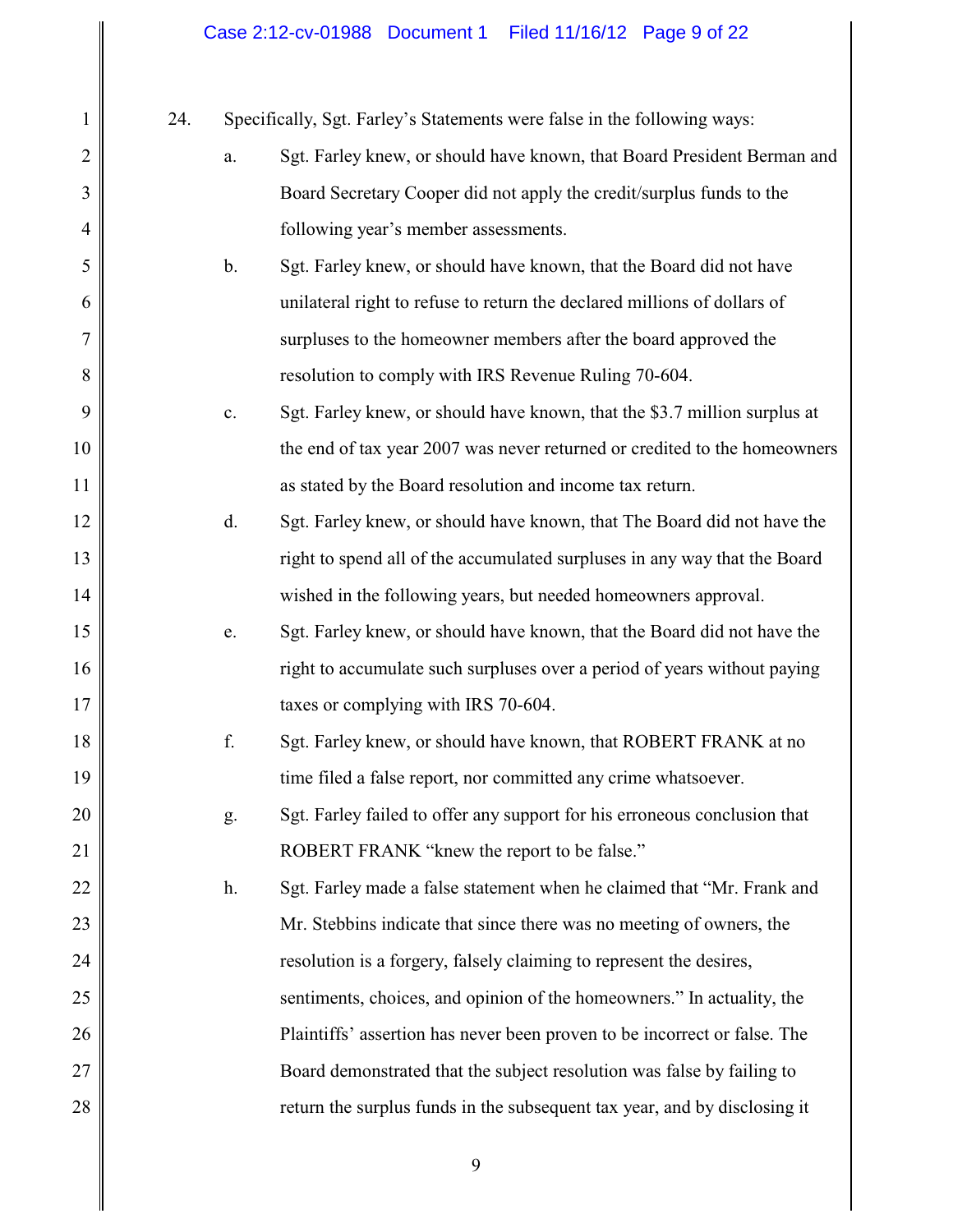1

2

3

4

5

6

7

8

9

10

11

12

13

14

15

16

17

24

25

26

27

28

had done the very same thing in previous years. The IRS has supported the Plaintiff's petition.

i. When Sgt. Farley discusses the portion beginning with "a coversheet titled 'Expert Advice Was Sought, BUT IGNORED'", Sgt. Farley willfully avoids a key point of information in that the Board claimed they did consult with the members, but they did not give the expert all of the available information, nor was the expert allowed to meet with Plaintiffs. Additionally, it is not clear that the expert actually signed the letter. It is also a fact that the expert was not made aware of chronic abuses of willfully overcharging assessments and not returning and/or not crediting surplus assessments year after year. j. Sgt. Farley falsely asserts the "This coversheet significantly misrepresents the content of Mr. Porter's Analysis of the Law." In fact, Sgt. Farley

> admitted that he was not technically or professionally qualified to unilaterally state the opinions and judgments which Sgt. Farley did.

- k. Further, Sgt. Farley's affidavit is false in that the Affidavit disregards the IRS letter concerning the surpluses.
- 18 19 20 21 22 23 l. Sgt. Farley made a false statement when he said" As a board member, Mr. Frank knew the Association sought 'expert' advice and that the expert advice supported the application of the revenue ruling. . . . this is a clear misrepresentation of fact." Mr. FRANK had no prior knowledge of that letter before it was dumped on him by surprise at a board meeting. Mr. Frank consulted with experts prior to filing his police report.
	- m. Sgt. Farley made another false statement when he said "It was established that the Board of Directors has the authority to make the elections." In fact, Sgt. Farley unilaterally declared that he had been convinced by the Board of his conclusion. Sgt. Farley refused to listen to Plaintiffs' contrary arguments and further refused to enlist the assistance of a qualified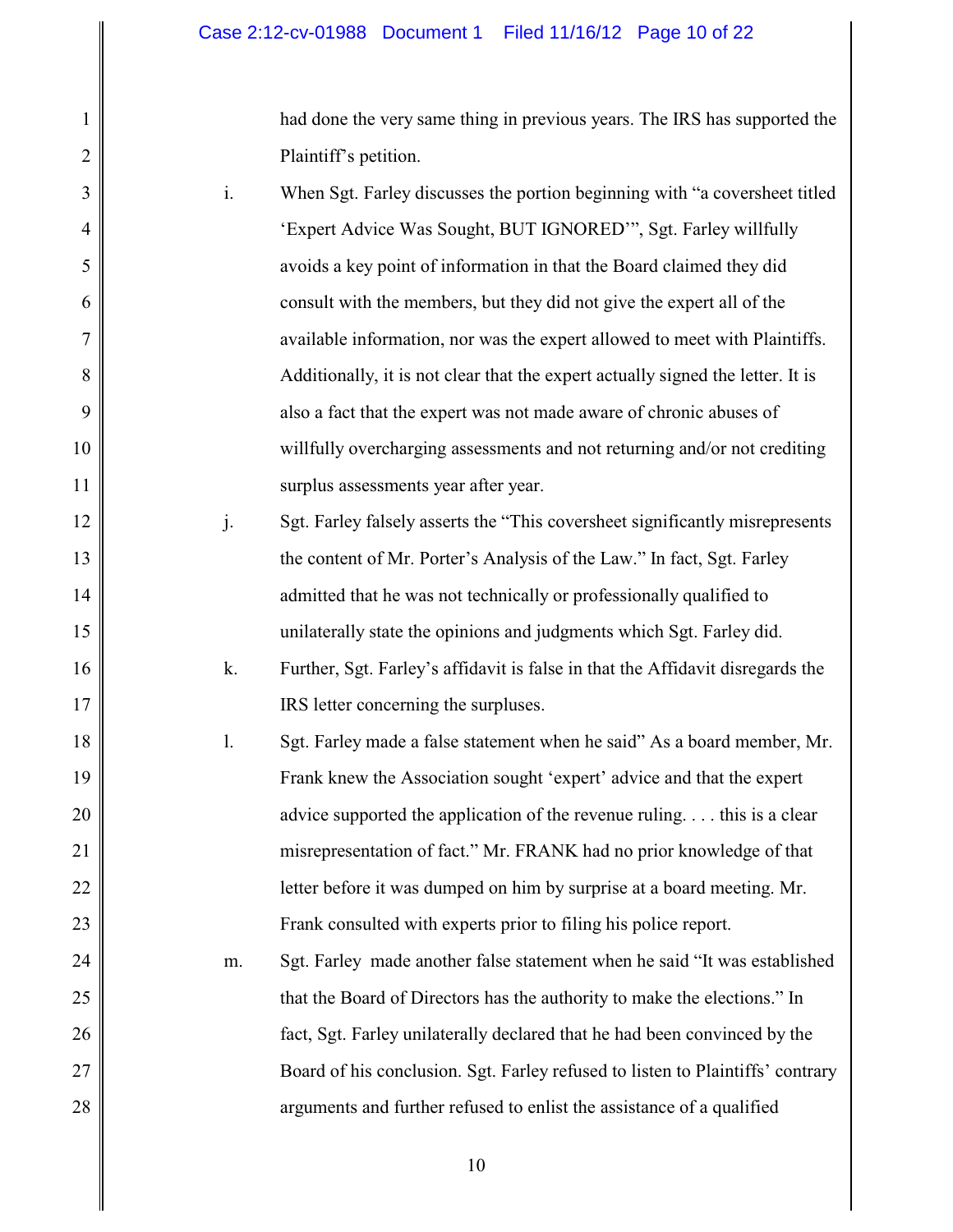professional to assist in the investigation.

|                |    | professional to assist in the investigation.                                 |
|----------------|----|------------------------------------------------------------------------------|
| $\overline{2}$ | n. | Sgt Farley's blind assertion that "they (Plaintiffs) presented documentation |
| 3              |    | that was too general to establish that the assessments were not applied as   |
| $\overline{4}$ |    | stated" is an arbitrary conclusion, made by an unqualified mind, and         |
| 5              |    | further demonstrates Sgt. Farley's bias and efforts to obtain an arrest      |
| 6              |    | warrant based upon false information.                                        |
| 7              | 0. | At page 3 of the Affidavit, Sgt. Farley, when discussing the 2007 tax        |
| 8              |    | return, commits a series of false statements and misdirection. Sgt. Farley   |
| 9              |    | omits the fact that the Board raised assessments in 2008 by \$160 to a total |
| 10             |    | of \$1,100.00 annually.                                                      |
| 11             | p. | Sgt. Farley's assertion beginning at "by using the excess to cover           |
| 12             |    | expenses, it is applied to the 2008 assessments by not requiring an          |
| 13             |    | assessment increase to cover expenses" is another false statement            |
| 14             |    | because IRS RR 70-604 does not allow surplus from one year to be used to     |
| 15             |    | "cover expenses."                                                            |
| 16             | q. | Sgt. Farley's assertion that "it clearly demonstrates he (FRANK) had         |
| 17             |    | knowledge that more than \$700,000.00 was returned to the homeowners in      |
| 18             |    | the form of an assessment reduction in 2008" distorts the truth. What was    |
| 19             |    | owned to the members was \$160 of unnecessary 2008 assessments PLUS          |
| 20             |    | \$3.85 million of accumulated surpluses from prior years. The total credited |
| 21             |    | to homeowners should have been about \$4.98 million or about \$598 each.     |
| 22             | r. | Sgt. Farley's statement "the documentation clearly demonstrating that Mr.    |
| 23             |    | Frank's and Stebbins' allegation that the resolution was a forgery is        |
| 24             |    | without any merit " is knowingly false because the audit firm cannot         |
| 25             |    | produce an independent audit when it has performed Sun City Anthem           |
| 26             |    | audits since 1999 and the firm appears to have directly participated in the  |
| 27             |    | apparent crimes.                                                             |
| 28             | S. | Sgt. Farley makes more false and misleading statements when he says" it      |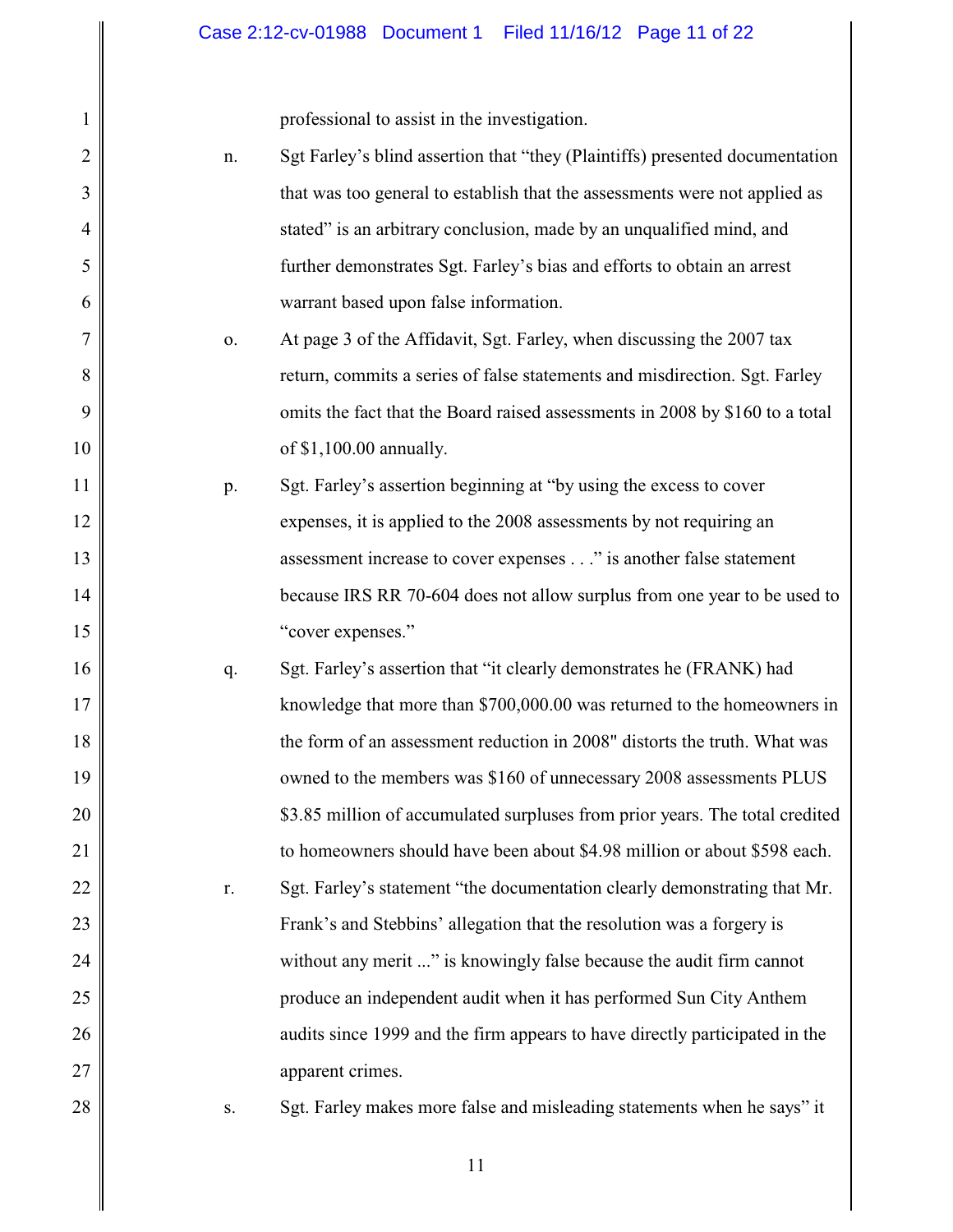| 1              | was also made clear that the Board of Directors puts forth significant effort                     |
|----------------|---------------------------------------------------------------------------------------------------|
| $\overline{c}$ | to keep the homeowners informed as the financial status and plans of the                          |
| 3              | association. Mr Frank even presented slides from a power point                                    |
| $\overline{4}$ | presentation conducted by the Association to the homeowners to inform                             |
| 5              | them of budgeting plans." In actuality, the Board did everything it could to                      |
| 6              | pump out false and misleading information to members to try to keep a lid                         |
| 7              | on the uncovered financial mismanagement and unrefunded millions.                                 |
| 8              | The following section, beginning at "Based on these documents" once<br>t.                         |
| 9              | again demonstrates the Sgt. Farley's Affidavit is filled with materially                          |
| 10             | false statements. In actuality, the documents provide no evidence to prove                        |
| 11             | that the Plaintiffs made any false statements. This portion also                                  |
| 12             | demonstrates that Sgt. Farley elected to recite the story of the wrongdoers                       |
| 13             | rather than conduct an adequate, independent investigation.                                       |
| 14             | Sgt. Farley's statement that "Those past concerns do not directly relate to<br>u.                 |
| 15             | this case" is misinformed, false and misleading. Nearly every one of Mr.                          |
| 16             | Frank's past concerns directly related to financial mismanagement and                             |
| 17             | fraud. The specific case of failing to return the surplus assessments had                         |
| 18             | been a major dispute for approximately three years and the record shows                           |
| 19             | he did everything possible to avoid filing the police report.                                     |
| 20             | Sgt. Farley failed to conduct any independent investigation, or to provide any facts<br>25.       |
| 21             | or independent professional opinions to support his unilateral conclusions. On the contrary, Sgt. |
| 22             | Farley only met with the Board members.                                                           |
| 23             | 26.<br>That there was no basis for probable cause to arrest ROBERT FRANK as a result              |
| 24             | of Sgt. Farley's false Affidavit.                                                                 |
| 25             | C.<br>PLAINTIFFS FRANK AND STEBBINS ARE ARRESTED AS A RESULT OF SGT. FARLEY'S                     |
| 26             | <b>FALSE AFFIDAVIT</b>                                                                            |
| 27             | 27.<br>Plaintiffs Frank and Stebbins were unlawfully arrested, falsely imprisoned, and            |
| 28             | forced to perform a "perp walk" as a result of Sgt. Farley's false Affidavit and Chief Chambers,  |
|                |                                                                                                   |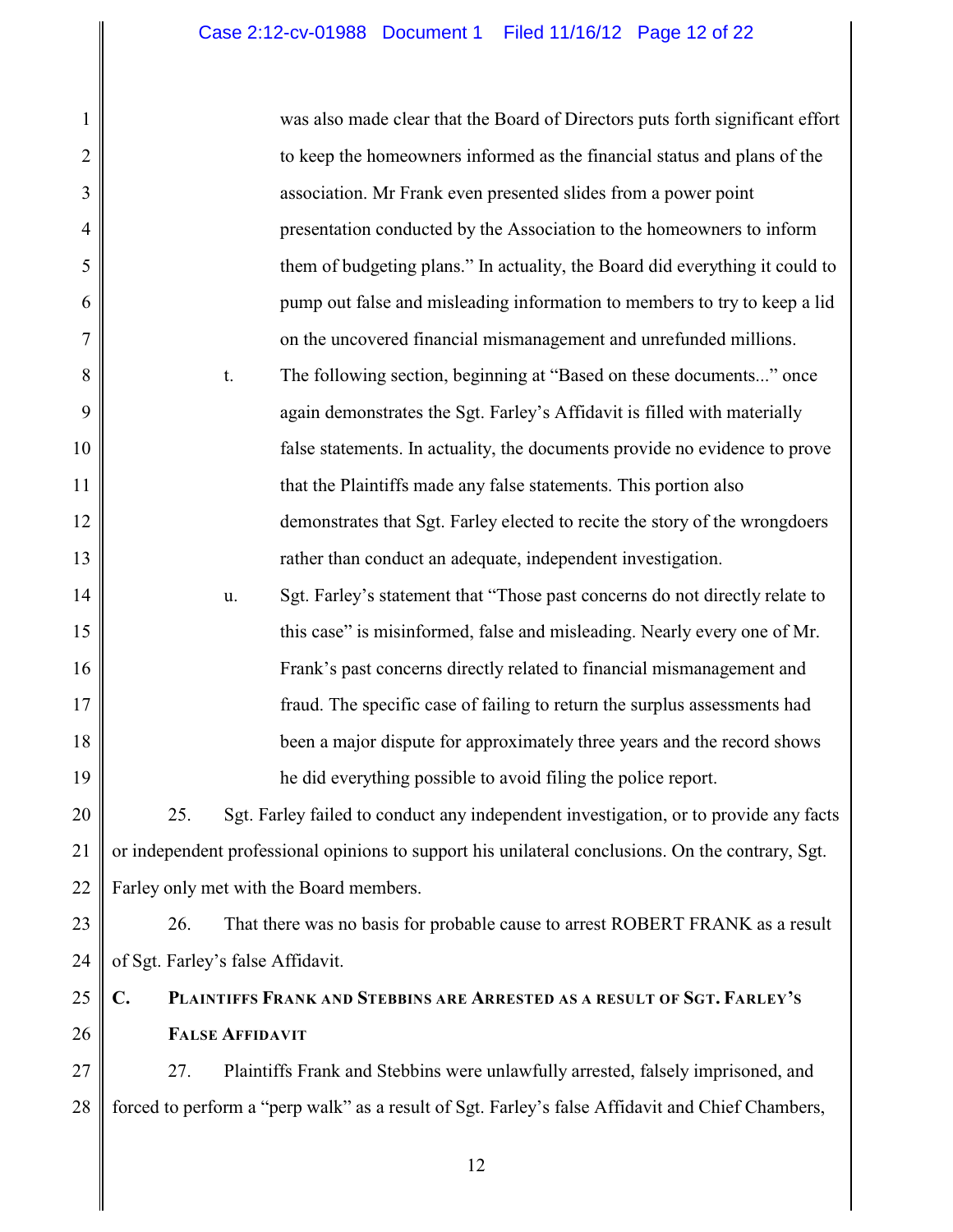## Case 2:12-cv-01988 Document 1 Filed 11/16/12 Page 13 of 22

1 2 3 Does 1-10, and HPD's failure to properly investigate police reports, and supervise and train its employees and its failure to promulgate and enforce appropriate policing policies concerning the arrest of citizens who file criminal complaints against officers of homeowners associations.

4

## **D. VOLUNTARY DISMISSAL OF SGT. FARLEY'S MALICIOUS PROSECUTION**

5 6 28. On March 13, 2012, the City of Henderson voluntarily dismissed the charges against Mr. Frank. (See attached exhibit A).

7 8 29. Additionally, the City Attorney and the Judge who issued the warrant were recused.

9 **E. BOARD SETTLEMENT WITH THE IRS**

10 11 30. Recently the Board of Sun City Anthem settled with IRS over the misconduct of which Plaintiffs' reported.

12 13 14 15 16 31. The Association was required to pay the IRS \$112,987 in 2007 income taxes plus interest of \$32,002.66. The settlement represents a 92% reduction from the amount demanded by the IRS in January, 2011, which was \$1,344,821 plus interest. In exchange for settlement, the IRS dropped its claim for tax penalties. The IRS is expected to proceed to audit the 2008, 2009 and 2010 tax returns.

17

18

## **FIRST CAUSE OF ACTION**

#### **VIOLATION OF CIVIL RIGHTS PURSUANT TO 42 U.S.C. § 1983**

19 20 32. Plaintiffs reallege each and every paragraph in this Complaint as if fully set forth here.

21 22 23 24 25 33. By the actions and omissions described above, Chief Chambers, Sgt. Farley, and Does 1-10, as well as other officers employed by or acting on behalf of Defendant HPD, violated 42 USC § 1983, depriving Plaintiffs of the following clearly-established and well-settled constitutional rights protected by the First, Fourth, and Fourteenth Amendments to the United States Constitution:

26 27

28

a. The right of Plaintiffs to petition their government about their government; b. The right to be free from unreasonable seizure as secured by the Fourth and Fourteenth Amendments;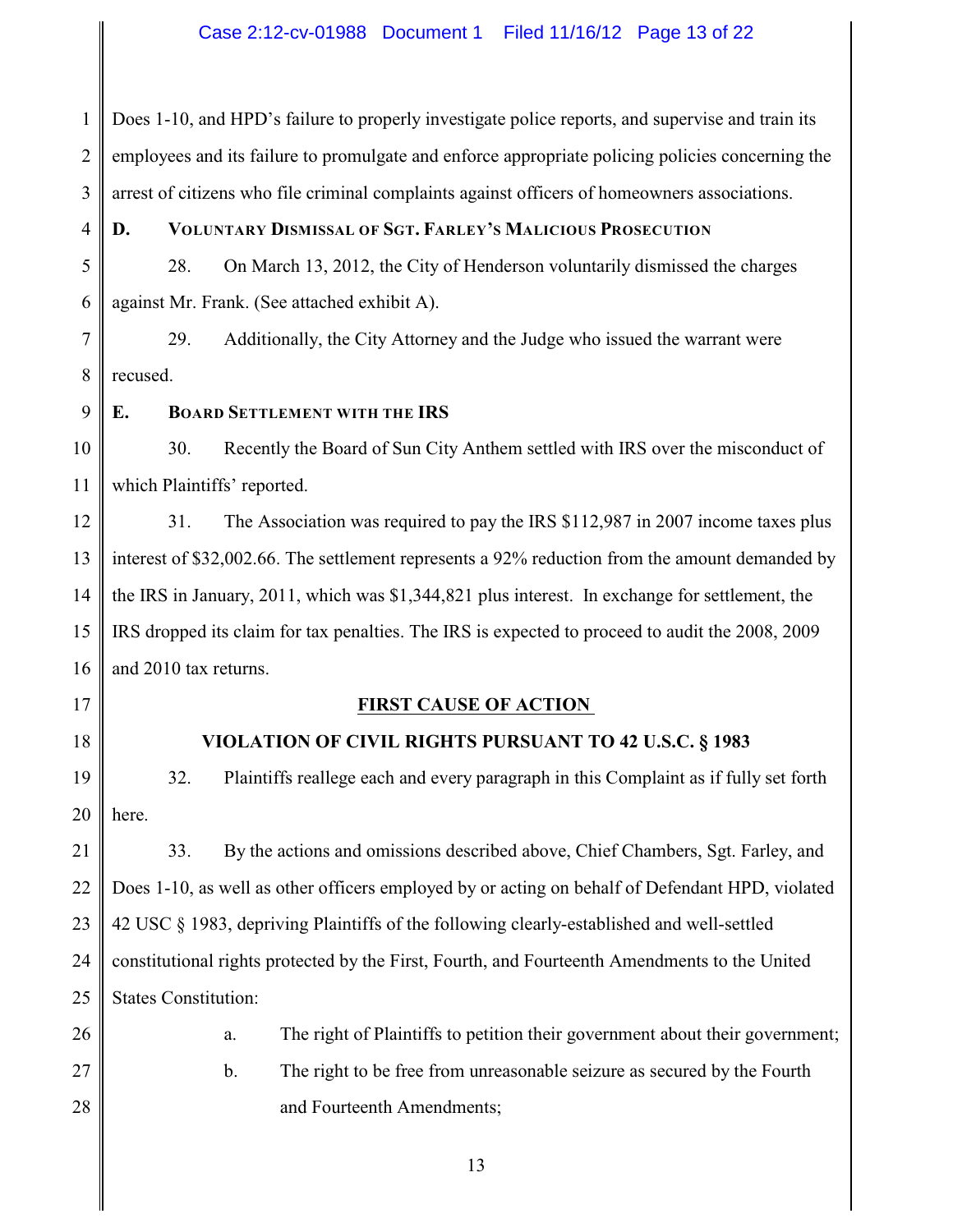| 1              | The right to be free from unlawful arrest;<br>c.                                                |  |  |
|----------------|-------------------------------------------------------------------------------------------------|--|--|
| $\overline{c}$ | The right to Due Process; and,<br>d.                                                            |  |  |
| 3              | All other rights as set forth herein.<br>e.                                                     |  |  |
| $\overline{4}$ | 34.<br>Defendants subjected Plaintiffs to their wrongful conduct, depriving Plaintiffs of       |  |  |
| 5              | rights described herein, knowingly, maliciously, and with conscious and reckless disregard for  |  |  |
| 6              | whether the rights of Plaintiffs, and others would be violated by their acts and/or omissions.  |  |  |
| 7              | 35.<br>As a direct and proximate result of Defendants act and/or omissions as set forth         |  |  |
| 8              | above, Plaintiffs sustained injuries and damages as set forth above.                            |  |  |
| 9              | The conduct of Defendants, and Does 1-10 entitles Plaintiffs to punitive damages<br>36.         |  |  |
| 10             | and penalties allowable under 42 USC §1983 and applicable Nevada Statutes.                      |  |  |
| 11             | Plaintiffs are also entitled to costs and attorneys fees under 42 USC § 1988 and<br>37.         |  |  |
| 12             | applicable Nevada statutes.                                                                     |  |  |
| 13             | <b>SECOND CAUSE OF ACTION</b>                                                                   |  |  |
| 14             | MONELL CLAIM/MUNICIPAL LIABILITY PURSUANT TO 42 U.S.C. § 1983                                   |  |  |
| 15             | 38.<br>Plaintiffs reallege each and every paragraph in this Complaint as if fully set forth     |  |  |
| 16             | here.                                                                                           |  |  |
| 17             | 39.<br>The unconstitutional actions and/or omissions of Chief Chambers, and Does 1-10,          |  |  |
| 18             | as well as other officers employed by or acting on behalf of Defendant HPD, on information and  |  |  |
| 19             |                                                                                                 |  |  |
|                | belief, were pursuant to the following customs, policies, practices, and/or procedures of HPD,  |  |  |
| 20             | stated in the alternative, which were directed, encouraged, allowed, and/or ratified by policy- |  |  |
| 21             | making officers of HPD:                                                                         |  |  |
| 22             | To tolerate the failure to adequately investigate police reports;<br>a.                         |  |  |
| 23             | To tolerate and allow the unlawful arrests of citizens;<br>$\mathbf b$ .                        |  |  |
| 24             | To fail to use appropriate and generally accepted law enforcement<br>$\mathbf{c}$ .             |  |  |
| 25             | procedures in handling citizen complaints;                                                      |  |  |
| 26             | To deprive citizens of their right to petition their government about their<br>d.               |  |  |
| 27             | government;                                                                                     |  |  |
| 28             | To deny citizens their right to Due Process and other constitutional rights<br>e.               |  |  |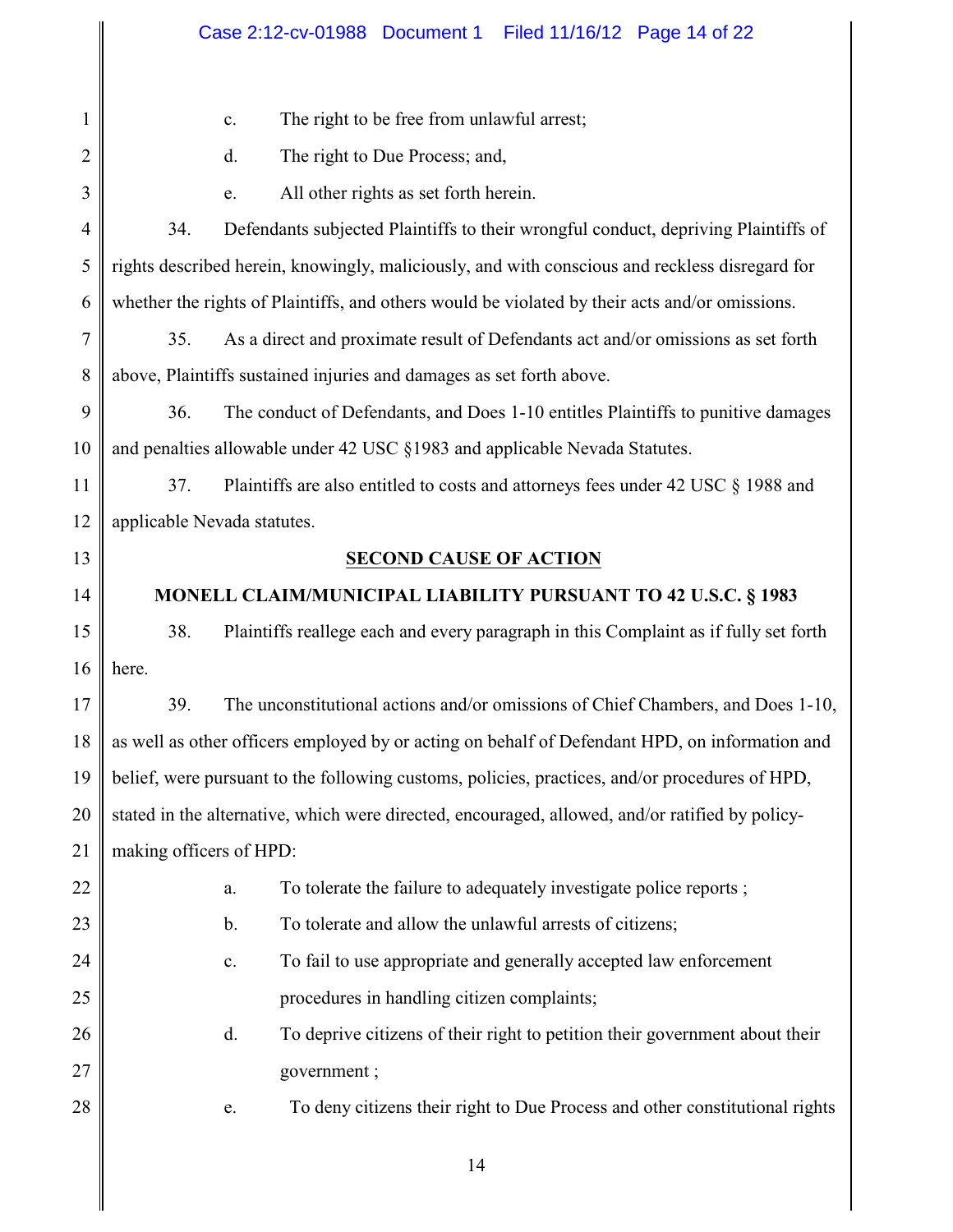as set forth herein;

1

2

3

f. To cover-up violations of constitutional rights by any or all of the following:

| $\overline{4}$ |     |    | I.   | By failing to properly investigate and/or evaluate complaints;                                  |
|----------------|-----|----|------|-------------------------------------------------------------------------------------------------|
| 5              |     |    | ii.  | By ignoring and/or failing to properly and adequately investigate                               |
| 6              |     |    |      | and discipline unconstitutional or unlawful police activity;                                    |
| 7              |     |    | iii. | By allowing, tolerating, and/or encouraging police officers to: fail                            |
| 8              |     |    |      | to file complete and accurate police reports; file false police                                 |
| 9              |     |    |      | reports; make false statements; intimidate, bias and/or "coach"                                 |
| 10             |     |    |      | witnesses to give false information and/or to attempt to bolster                                |
| 11             |     |    |      | officers' stories; and/or obstruct or interfere with investigations of                          |
| 12             |     |    |      | unconstitutional or unlawful police conduct, by withholding and/or                              |
| 13             |     |    |      | concealing material information;                                                                |
| 14             |     | g. |      | To allow, tolerate, and/or encourage a "code of silence" among law                              |
| 15             |     |    |      | enforcement officers and police department personnel, whereby an officer                        |
| 16             |     |    |      | or member of the department does not provide adverse information against                        |
| 17             |     |    |      | a fellow officer or member of the department; and,                                              |
| 18             |     | h. |      | To use or tolerate inadequate, deficient, and improper procedures for                           |
| 19             |     |    |      | handling, investigating, and reviewing complaints of citizens.                                  |
| 20             | 40. |    |      | Defendant HPD, Chief Chambers, and Does 1-10 failed to properly hire, train,                    |
| 21             |     |    |      | instruct, monitor, supervise, evaluate, investigate, and discipline Defendants Sgt. Farley, and |
| 22             |     |    |      | Does 1-10, and other HPD personnel, with deliberate indifference to Plaintiffs' constitutional  |
| 23             |     |    |      | rights, which were thereby violated as described above.                                         |
|                |     |    |      |                                                                                                 |

24 25 26 27 28 41. The unconstitutional actions and/or omissions of Chief Chambers, Sgt. Farley, and Does 1-10, as well as other officers employed by or acting on behalf of Defendant HPD, as described above, were approved, tolerated, and/or ratified by policy-making officials of HPD. Plaintiffs are informed and believe, and thereupon allege, the details of this incident have been revealed to the authorized policy makers within HPD, and that such policy makers have direct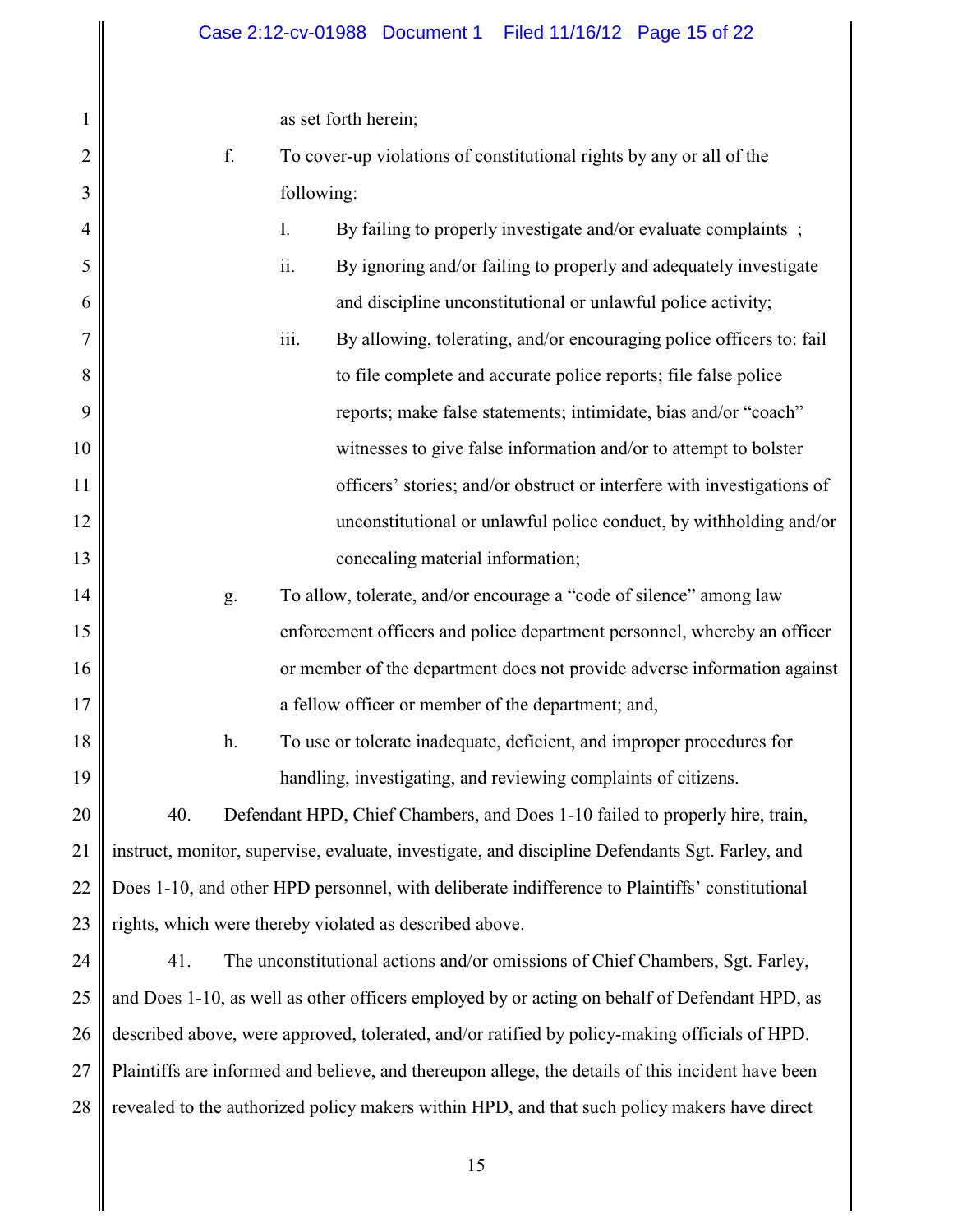## Case 2:12-cv-01988 Document 1 Filed 11/16/12 Page 16 of 22

1 2 3 4 5 knowledge of the fact that the arrest of Plaintiffs was not justified. Notwithstanding this knowledge, the authorized policy makers within HPD have approved Defendants Sgt. Farley and Does 1-10 arrest and the basis for that arrest. By so doing, the authorized policy makers within HPD have shown affirmative agreement with the individual defendant officers' actions, and have ratified the unconstitutional acts of the individual defendants.

6 7 8 9 10 11 42. The aforementioned customs, policies, practices, and procedures, the failures to adequately hire, train, instruct, monitor, supervise, evaluate, investigate, and discipline, as well as the unconstitutional orders, approvals, ratification and toleration or wrongful conduct by Defendants HPD, Chief Chambers, and Does 1-10, were a moving force and/or proximate cause of the deprivations of Plaintiffs' clearly-established and well-settled constitutional rights in violation of 42 USC § 1983, as more fully set forth above.

12 13 14 15 43. Defendants subjected Plaintiffs to their wrongful conduct, depriving Plaintiffs of rights described herein, knowingly, maliciously, and with conscious and reckless disregard for whether the rights and safety of Plaintiffs and others would be violated by their acts and/or omissions.

16 17 18 19 20 44. As a direct and proximate result of the unconstitutional actions, omissions, customs, policies, practices, and procedures. Defendants HPD, Chief Chambers, and Does 1-10 as described above, Plaintiffs sustained serious and permanent injuries and are entitled to damages, penalties, costs and attorney fees as set forth above, and punitive damages against Defendants Chief Chambers, Sgt. Farley, and Does 1-10 in their individual capacities.

21

22

## **SUPERVISORY LIABILITY PURSUANT TO 42 U.S.C. § 1983**

**THIRD CAUSE OF ACTION** 

23 24 45. Plaintiffs reallege each and every paragraph in this Complaint as if fully set forth here.

25 26 27 28 46. Chief Chambers and Does 1-10 are directly liable for the acts of Sgt. Farley, and Does 1-10, for failing to enforce the laws of the State of Nevada and the regulations of the Henderson Police Department pertaining to the need for probable cause to detain and arrest an individual. Chief Chambers is the policy maker for the Henderson Police Department.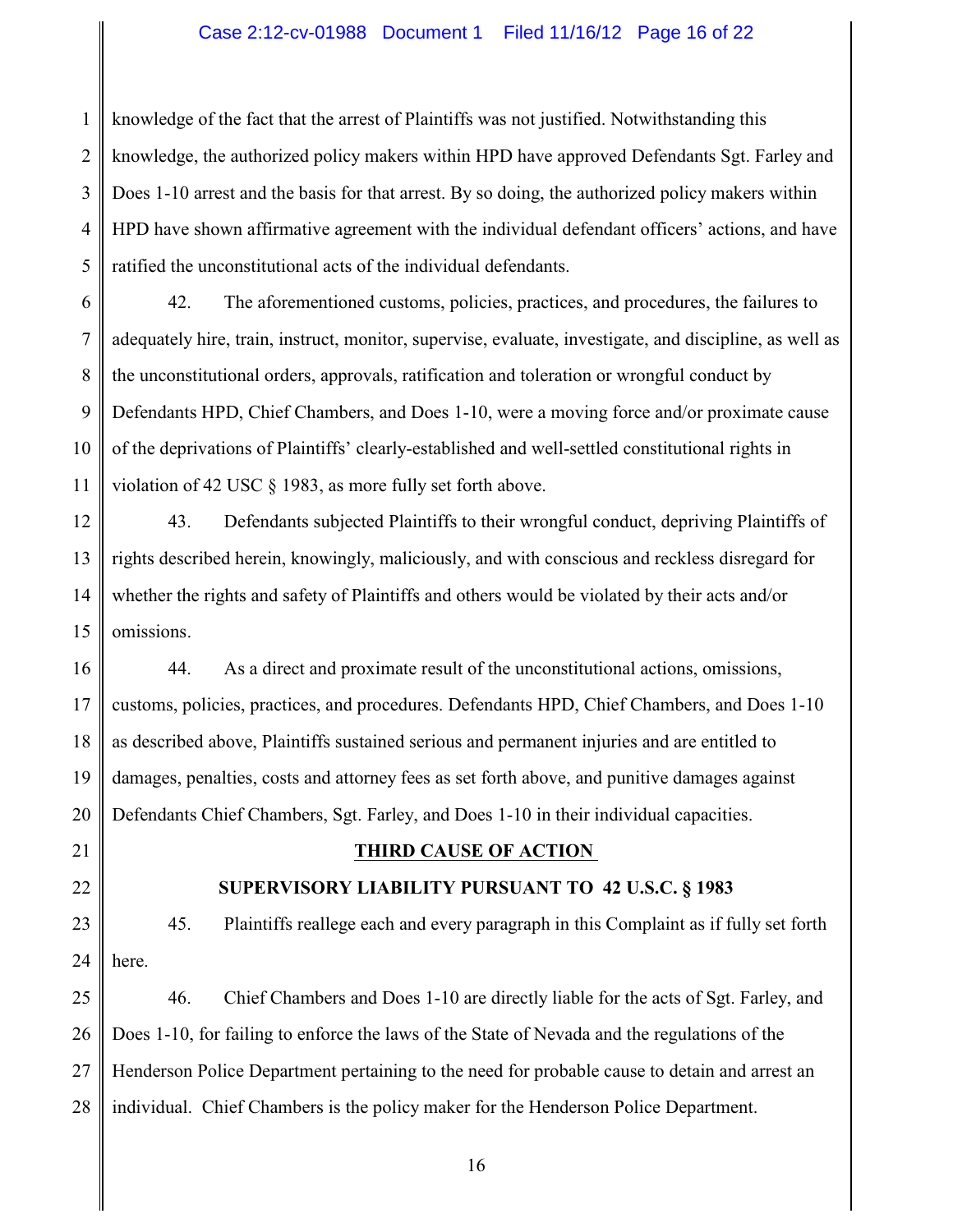## Case 2:12-cv-01988 Document 1 Filed 11/16/12 Page 17 of 22

1 2 47. Chief Chambers, Sgt. Farley, and Does 1-10 denied Plaintiffs Frank and Stebbins their First Amendment right to petition their government about their government.

3 4 5 6 48. Chief Chambers and Does 1-10 have the duty and responsibility to implement and enforce the guidelines, procedures, and regulations of the Henderson Police Department and to train and supervise the conduct of the employees of the Henderson Police Department to ensure they are properly trained in the arrest and legal basis for the detention of individuals.

7 8 9 10 49. Chief Chambers' and Does' 1-10 failure to enforce the laws of the State of Nevada and the regulations of the Henderson Police Department encouraged and caused constitutional violations by the aforementioned officers and the refusal to allow Plaintiffs to petition their government about their government

11 12 13 50. Plaintiffs Frank and Stebbins are thus entitled to compensatory damages, general and special, resulting from the protracted violation of the aforementioned constitutional rights under 42 U.S.C. § 1983.

14 15 16 51. Plaintiffs Frank and Stebbins have been forced to pursue this action in search of justice and to enforce the provisions of 42 U.S.C. § 1983 and are therefore entitled to be awarded reasonable attorney's fees as part of their costs pursuant to 41 U.S.C. § 1988.

17 18 19 20 52. That as a direct result of the acts and omissions of the Defendants, and each of them, Plaintiffs Frank and Stebbins were caused to suffer physical and mental injury, pain and suffering, and severe emotional distress and other related costs, including but not limited to attorney fees in excess of SEVENTY FIVE THOUSAND DOLLARS (\$75,000.00).

21

22

## **FOURTH CAUSE OF ACTION**

## **PENDANT STATE TORT CLAIM FOR MALICIOUS PROSECUTION**

23 24 53. Plaintiffs reallege each and every paragraph in this Complaint as if fully set forth here.

25 26 27 54. Defendants initiated, procured the institution of and actively participated in the continuation of a criminal proceeding against Plaintiffs Frank and Stebbins for approximately eighteen months.

28

55. Defendants lacked probable cause to commence said proceeding.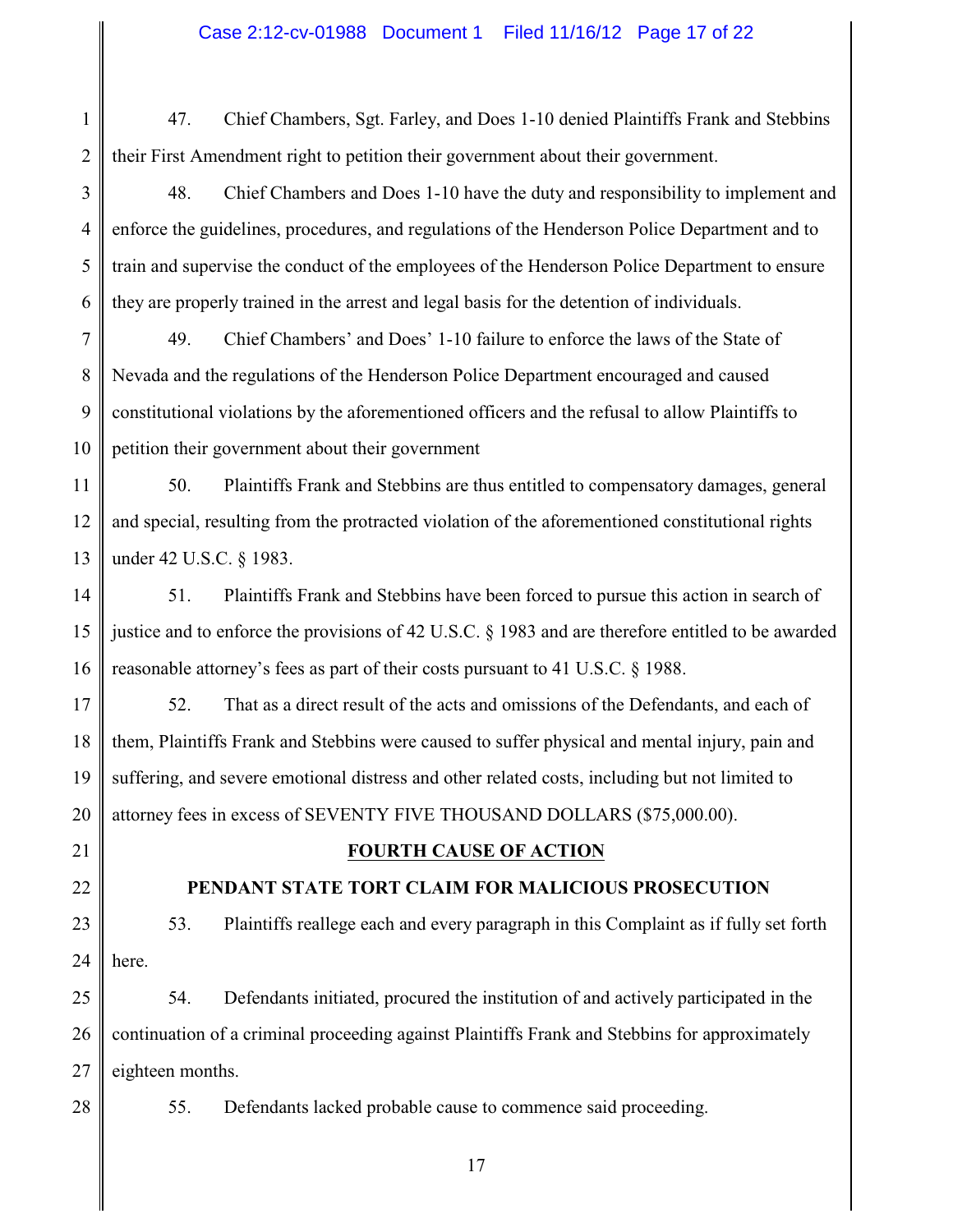## Case 2:12-cv-01988 Document 1 Filed 11/16/12 Page 18 of 22

1 2 56. Defendants acted with malice towards retired senior citizens over the age of seventy.

3 4 5 6 57 The criminal proceeding terminated in Plaintiffs Frank and Stebbins favor. 58. Plaintiffs Frank and Stebbins suffered injury to their reputation, humiliation, embarrassment, mental suffering, financial damages, and inconvenience, all proximately caused by Defendants' actions.

7 8 9 59. One remains "seized," within the meaning of the Fourth Amendment, as long as a prosecution remains pending. Therefore, the time to file a § 1983 action based on malicious prosecution begins to run upon dismissal of the criminal charges.

10 11 12 13 60. As a direct and proximate result of the malicious prosecution and the gross negligence and carelessness and other improper conduct of Defendants, and each of them, Plaintiffs Frank and Stebbins are entitled to special damages that Plaintiffs incurred and punitive damages in an amount in excess of SEVENTY FIVE THOUSAND DOLLARS (\$75,000.00).

14 15 16 61. As a further result of Defendants' conduct, Plaintiffs have had to retain the services of attorneys in this matter, and therefore, seeks reimbursement for attorney's fees and costs.

## 17

18

## 19

## **INTENTIONAL INFLICTION OF EMOTIONAL DISTRESS ("IIED")**

**FIFTH CAUSE OF ACTION**

 **PENDANT STATE TORT CLAIM FOR** 

20 21 62. Plaintiffs reallege each and every paragraph in this Complaint as if fully set forth here.

22 23 24 25 63. Defendant Sgt. Farley's and Does' 1-10, false arrest and false imprisonment of Plaintiffs Frank and Stebbins was extreme and outrageous causing Plaintiffs to suffer emotional distress and was done without probable cause. Plaintiffs were "stripped down" and handcuffed, behind their backs, to a vertical bar for over four hours.

26 27 28 64. As a direct and proximate result of Defendants' intentional infliction of emotional distress upon Plaintiffs, They have incurred special and general damages in an amount to be shown at trial, and are further entitled to punitive damages.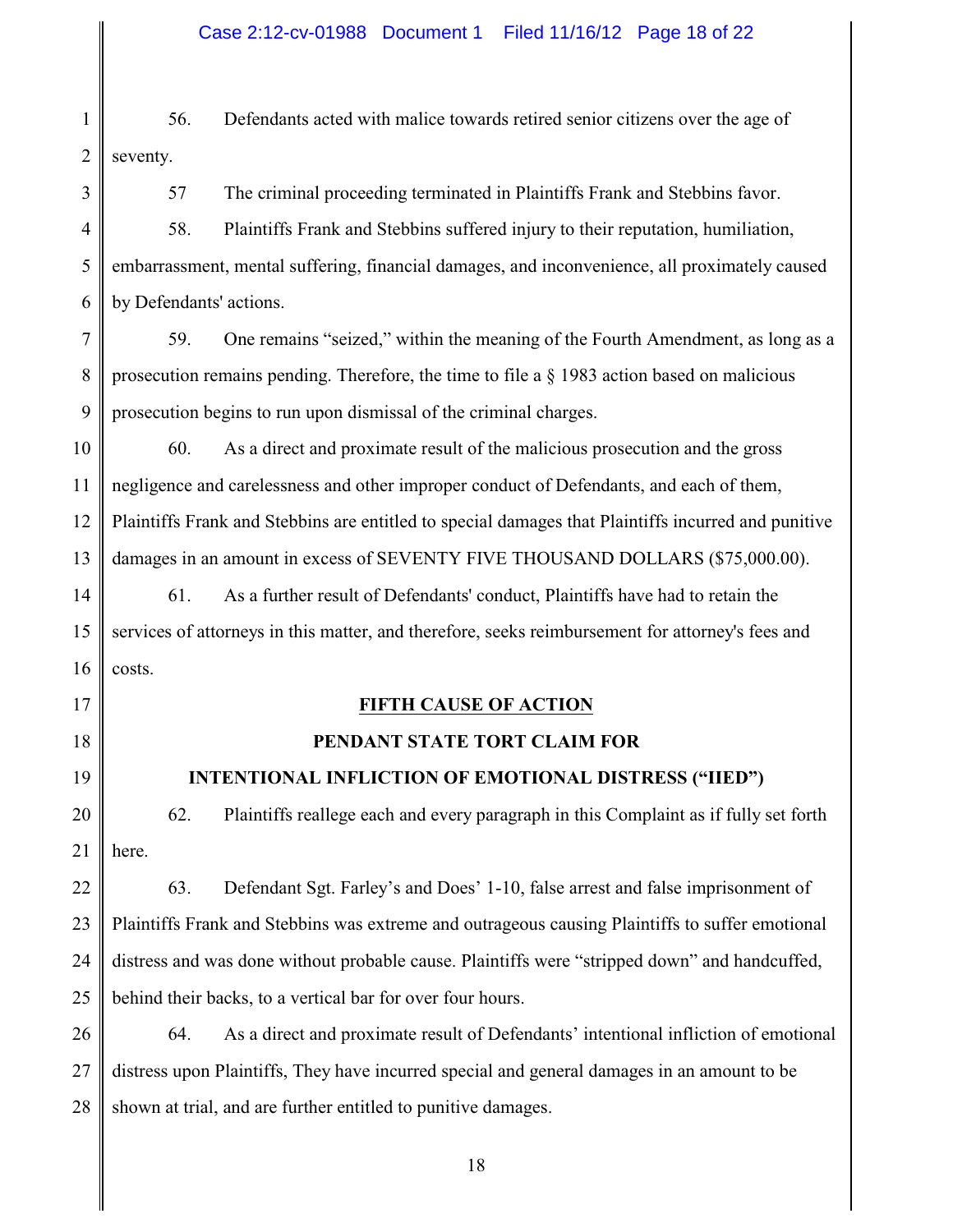## Case 2:12-cv-01988 Document 1 Filed 11/16/12 Page 19 of 22

1 2 3 4 65. That as a direct result of the acts and omissions of the Defendants, and each of them, Plaintiffs were caused to suffer physical and mental injury, pain and suffering, and severe emotional distress and other related costs, including but not limited to attorney fees in excess of SEVENTY FIVE THOUSAND DOLLARS (\$75,000.00).

5 6 66. Punitive damages in an amount in excess of SEVENTY FIVE THOUSAND DOLLARS (\$75,000.00).

7

8

## **SIXTH CAUSE OF ACTION**

## **PENDANT STATE TORT CLAIM FOR DEFAMATION**

9 10 67. Plaintiffs reallege each and every paragraph in this Complaint as if fully set forth here.

11 12 13 68. Defendants made a false and defamatory statement concerning Plaintiffs by drafting the false Affidavit, arresting Plaintiffs, imprisoning Plaintiffs and forcing Plaintiffs to perform a "perp walk" and to be jailed and handcuffed, behind their backs, for over four hours.

14 69. Defendants made unprivileged publication of the above statements to third parties.

70. Defendants were negligent in making the false statements.

71. Plaintiffs sustained damages as a result of the statements.

17 18 19 20 72. That as a direct result of the acts and omissions of the Defendants, and each of them, Plaintiffs were caused to suffer physical and mental injury, pain and suffering, and severe emotional distress and other related costs, including but not limited to attorney fees in excess of SEVENTY FIVE THOUSAND DOLLARS (\$75,000.00).

21

22

15

16

## **SEVENTH CAUSE OF ACTION**

## **PENDANT STATE TORT CLAIM FOR FALSE LIGHT**

23 24 73. Plaintiffs reallege each and every paragraph in this Complaint as if fully set forth here.

25 26 27 74. Defendants gave publicity to a matter concerning Plaintiffs that placed Plaintiffs before the public in a false light by drafting the false Affidavit, arresting Plaintiffs, imprisoning Plaintiffs and forcing Plaintiffs to perform a "perp walk".

28

75. The false light under which Plaintiffs were placed is highly offensive and would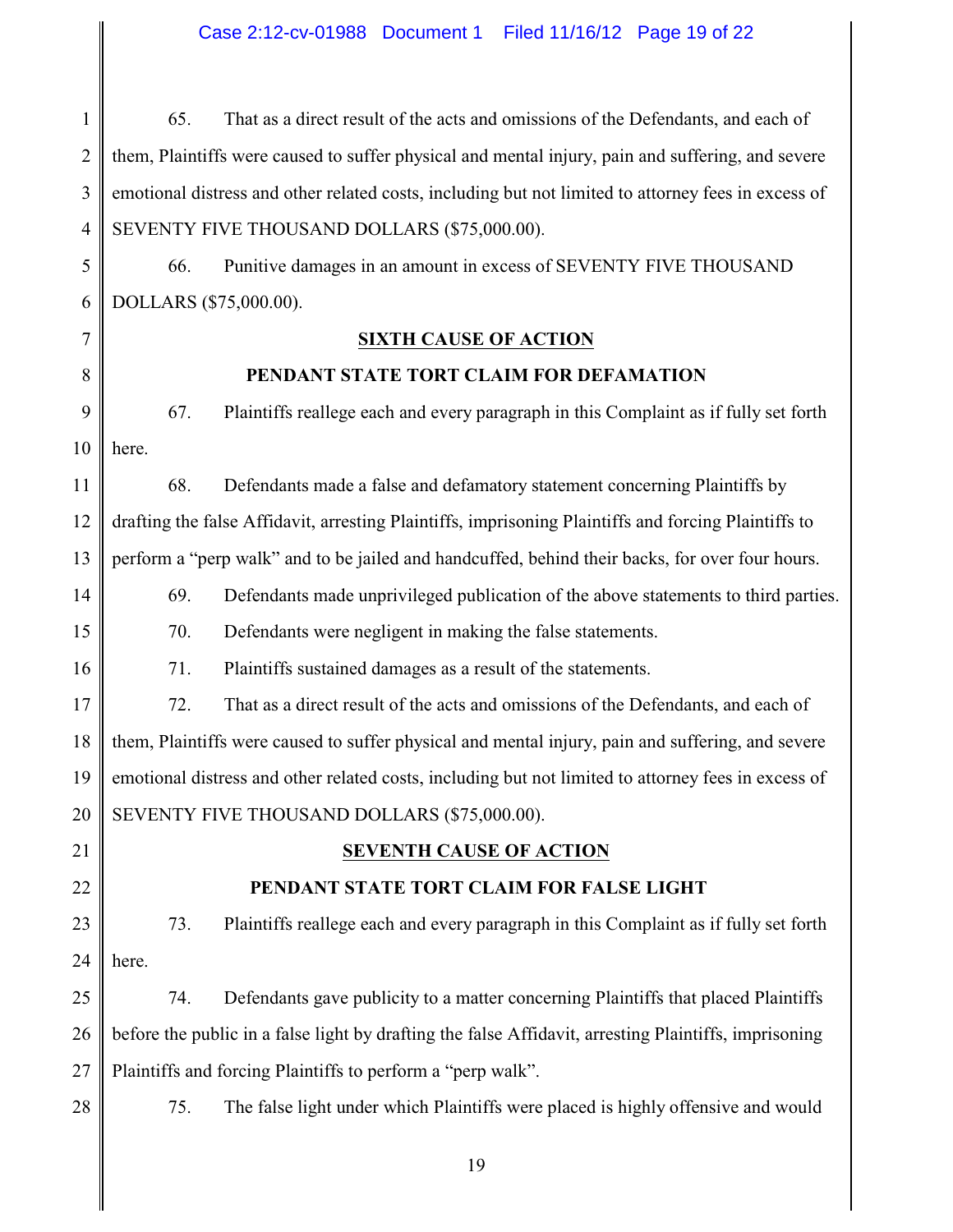## Case 2:12-cv-01988 Document 1 Filed 11/16/12 Page 20 of 22

1 2 3 be highly offensive to any reasonable person. Plaintiffs live in a homeowner community of approximately 12,000 residents and Plaintiffs are frequently reminded of the arrest status by community bloggers.

4 5 76. Defendants had knowledge, or acted in reckless disregard as to the falsity of the publicized matter and the false light in which was Plaintiffs were placed.

6 7 8 9 77. That as a direct result of the acts and omissions of the Defendants, and each of them, Plaintiffs were caused to suffer physical and mental injury, pain and suffering, and severe emotional distress and other related costs, including but not limited to attorney fees in excess of SEVENTY FIVE THOUSAND DOLLARS (\$75,000.00).

10

## **EIGHTH CAUSE OF ACTION**

11 **PENDANT STATE TORT CLAIM FOR FALSE ARREST & FALSE IMPRISONMENT**

12 13 78. Plaintiffs reallege each and every paragraph in this Complaint as if fully set forth here.

14 15 79. Defendants' acts intended to confine Plaintiffs within boundaries fixed by Defendants.

16 80. Defendants' acts directly resulted in confinement of Plaintiffs.

17 81. Plaintiffs were conscious of the confinement and were harmed by said

18 confinement.

19 20 21 22 82. Plaintiffs suffered physical injuries and emotional distress, including humiliation, indignity and disgrace as well as joint and muscle pain experienced by elders, over the age of seventy, who were forced to sit in a damp jail for over four hours while handcuffed and clad in undergarments.

23 24 83. Defendants' conduct of arresting Plaintiffs without legal probable cause constitutes false arrest and false imprisonment .

25 26 84. As a direct and proximate result of Defendants conduct, Plaintiffs have incurred special and general damages in an amount to be shown at the time of trial.

27 28 85. Defendants' conduct was committed intentionally, maliciously, and with conscious disregard to the constitutional rights of Plaintiffs warranting the imposition of punitive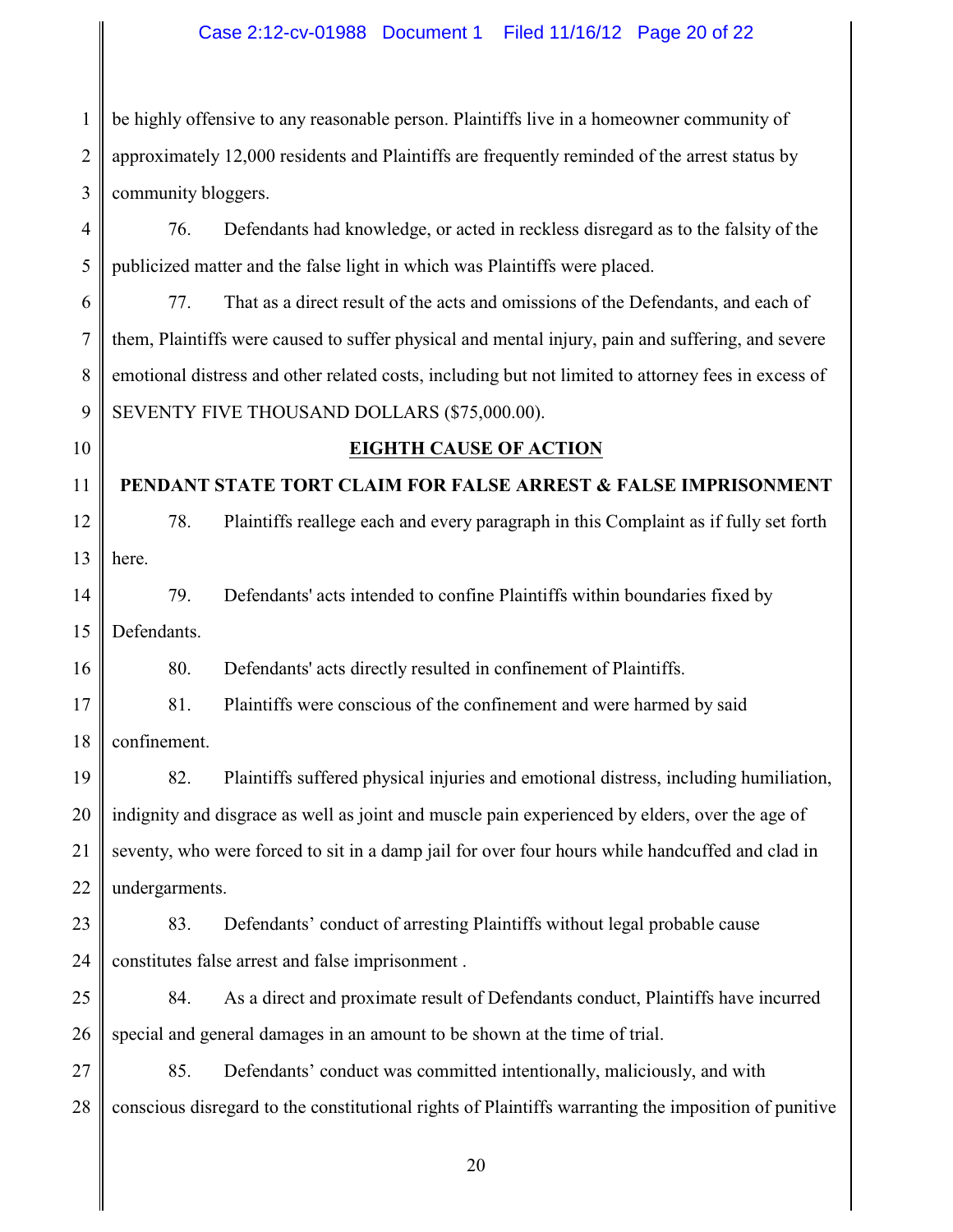## Case 2:12-cv-01988 Document 1 Filed 11/16/12 Page 21 of 22

1 damages.

2 3 4 5 86. As a direct and proximate result of the false imprisonment and the gross negligence and carelessness and other improper conduct of Defendants, and each of them, Plaintiffs are entitled to special and punitive damages in an amount in excess of SEVENTY FIVE THOUSAND DOLLARS (\$75,000.00).

6 7 8 87. As a further result of Defendants' conduct, Plaintiffs have had to retain the services of attorneys in this matter, and therefore, seeks reimbursement for attorney's fees and costs.

9

10

21

## **NINTH CAUSE OF ACTION**

## **RESPONDEAT SUPERIOR FOR PENDANT STATE TORT CLAIMS**

11 12 13 88. Plaintiffs reallege each and every paragraph in this Complaint as if fully set forth here. 89. That Defendant HPD is liable for the tortious acts of Defendant Chief Chambers, Sgt. Farley, and Does 1-10, under the theory of Respondeat Superior.

14 15 16 90. As a direct and proximate result of Defendants' unlawful conduct, Plaintiffs experienced damages and is entitled to compensation for their pain, suffering, and other related costs in excess of SEVENTY FIVE THOUSAND DOLLARS (\$75,000.00).

17 18 91. As a further and direct result of the Defendants conduct Plaintiffs have incurred and will continue to incur in the future, incidental expenses in a sum to be proven at trial.

19 20 92. It has been necessary for Plaintiffs to obtain services of an attorney to prosecute this action and Plaintiffs are entitled to an award of attorney's fees and costs of suit incurred herein.

WHEREFORE, Plaintiffs pray for judgment as follows:

- 22 23 A. For compensatory and general damages in a sum in excess of \$75,000.00 for each of the above-stated causes of action;
- 24 B. For exemplary damages, in a sum in excess of \$75,000.000;
- 25 26 C. For punitive damages in a sum of excess of \$75,000.00; as to non-public defendants and individual capacity public defendants;
- 27 D. For legal pre-judgment interest, at the highest rate allowable;
- 28 E. For reasonable attorney fees and costs of suit; and